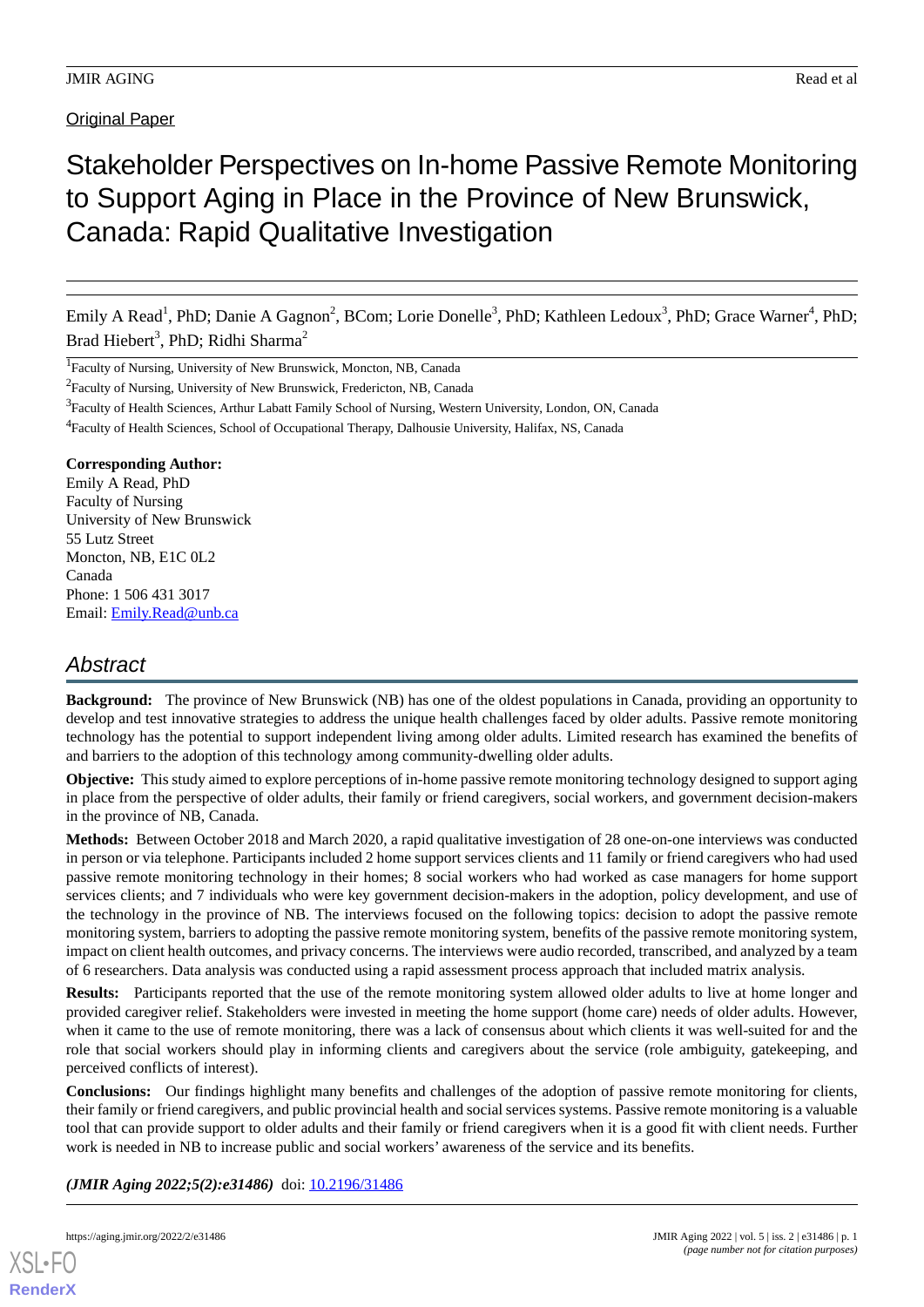### **KEYWORDS**

aging in place; home care; older adults; passive remote monitoring

### *Introduction*

### **Background**

Population aging is a significant demographic trend affecting countries worldwide. A recent 2020 United Nations report estimated that worldwide, the population of adults aged >65 years will double from 703 million in 2019 to 1.5 billion by 2050 [[1\]](#page-11-0). The growth in the number of people living past the age of 80 years has been even more rapid and is expected to triple within the same time frame. In Canada, it is estimated that 5.5 million people will be aged ≥80 years by 2068, up from 1.6 million in 2018 [[2](#page-11-1)]. Moreover, the number of centenarians grew by over 10% from 2019 to 2020, and the gap between the number of older adults and the number of children continues to widen.

This increase in human longevity is largely because of advances in medicine and public health and high population fertility rates between 1946 and 1964 (the birth of the *Baby Boomer* generation), which increased the size of this aging cohort. However, a longer life span does not necessarily mean living longer in good health [[3,](#page-11-2)[4](#page-11-3)]. It is well-established that at a population level, the prevalence of chronic diseases and disabilities increases with age [[4\]](#page-11-3). As a result, attention has shifted from a focus on increasing life spans to healthy aging, an approach that emphasizes the quality of life and functional ability, not just living longer [[4\]](#page-11-3).

As older adults experience a decline in their health and functional abilities, they often require additional resources and support to safely live in their homes. In Canada, this is often achieved through a combination of publicly and privately funded home care or home support services and unpaid caregiving by friends and family. In Canada, family caregivers are estimated to support 96% of individuals receiving long-term home care [[5\]](#page-11-4) and are estimated to provide three-quarters of care services to older adults living at home [\[6\]](#page-11-5), saving the Canadian health and continuing care systems an estimated US \$66.5 billion annually [[7\]](#page-11-6).

Recently, there has been increased interest and investment in technological solutions designed to provide options for older adults to choose how and where they wish to live in their later years [[8\]](#page-11-7). These technologies may also be cost-effective ways of supplementing in-person services and supporting family or friend caregivers and may ultimately prevent or delay hospitalization or institutionalization [\[9](#page-11-8)]. Given the current workforce shortage in long-term care across Canada [[10\]](#page-11-9) and the increasing number of older adults wishing to stay in their own homes, innovative technological solutions have the potential to play an important role in the lives of community-dwelling older adults and their families.

The trend toward increased use of technology in older adult care aligns with the model for geriatric care proposed by Alwan  $[11]$  $[11]$  >10 years ago. He envisioned a model of care enabled by technology that highlighted the potential benefits for older

 $XS$  • FO **[RenderX](http://www.renderx.com/)** adults, their paid and unpaid caregivers, social and health care service providers, and health care and social systems. He imagined seamless systems that would foster client-centered care and immediate, tailored interventions based on real-time data [[12\]](#page-12-0). Passive remote monitoring technologies that describe technologies embedded in the home to collect behavioral and physiological data and communicate between all stakeholders without requiring input from end users were central features of this new approach to home care, which held the promise of supporting older adults to maintain their independence for longer, delay institutionalization, and reduce costs [[11](#page-11-10)[,12](#page-12-0)].

Since then, much novel health monitoring and in-home technologies and systems have become available to the public, ranging from wearable smartwatches to in-home smart appliances and technology integrations that allow one to manage their home's functionalities at the touch of their phone. Thus, there is generally more awareness and openness by the public to in-home technologies that can assist people with activities of daily living and entertainment [[13\]](#page-12-1). However, passive remote monitoring systems tailored to the needs of older adults with increasing home care or home support needs and their caregivers seem to be less widely used, in part because of concerns about personal privacy by multiple stakeholders, costs, and uncertainty about their effectiveness [[14\]](#page-12-2).

### **Home Support Services for Older Adults in New Brunswick**

In New Brunswick (NB), Canada, many older adults are eligible to receive publicly funded home care and home support services [[15\]](#page-12-3). In this provincial context, *home support services* refer to nonmedical services such as assistance with activities of daily living, respite care, and help with shopping or errands. The province's Department of Social Development is responsible for funding and managing home support services for older adults who are eligible to receive them, whereas a variety of third-party companies or individuals deliver these services. In contrast, *home care* refers to services provided by regulated health care professionals (eg, registered nurses and occupational therapists). Home care is funded by the province's Department of Health [[16\]](#page-12-4). In terms of funding, individuals can pay out of pocket for either type of service if they are not eligible to receive publicly funded services or if they wish to supplement the services they receive. In this study, we focus on an in-home passive remote monitoring system that is available as part of the suite of publicly funded home support services offered by the NB Department of Social Development.

#### **The Passive Remote Monitoring Service**

CareLink Advantage is a private company that operates in several Canadian provinces. Their service was initially developed by adapting home security system technology to address the specific needs of community-dwelling older adults requiring increasing levels of support to maintain their independence. The system was designed so that it can be tailored to client needs, offering a client-centered solution to home support needs. In terms of the physical system, clients can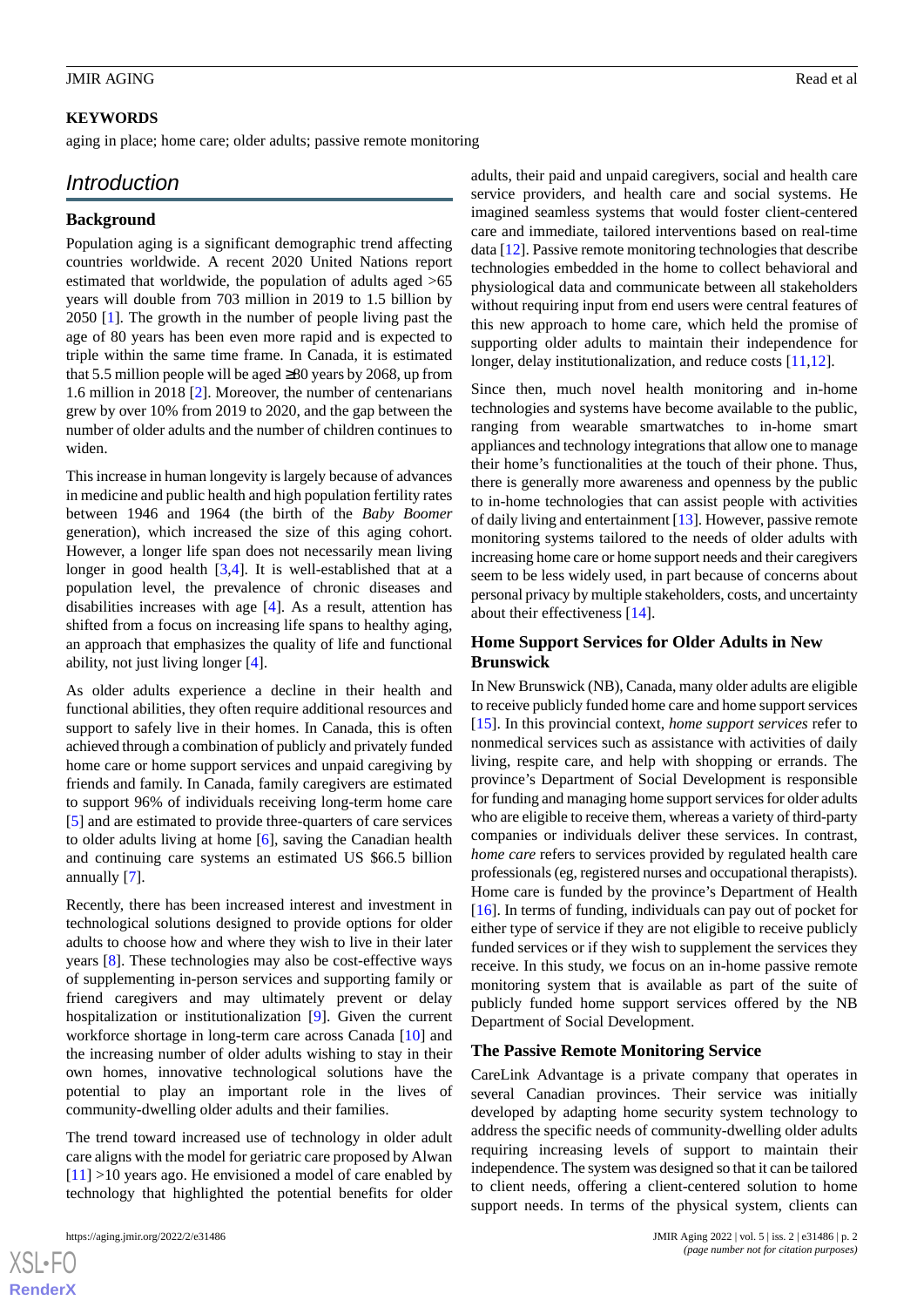choose a combination of passive monitoring devices for their home system, including motion detectors, bed and chair sensors, medication adherence monitors, and motion-activated video cameras. Once installed, the system allows for ongoing passive remote monitoring to occur. First, behavioral norms are established for clients. Then parameters are set to alert a family or friend caregiver by phone or SMS text message when unusual behavior such as wandering or mismanagement of medication has been detected [\[17](#page-12-5)]. These real-time notifications allow the caregiver to check on the client and intervene if necessary. In addition, family or friend caregivers can log into a secure portal where they can see client data such as sensor activity and 15-second video clips of the outside entrance of the home, allowing them to see changes over time [\[17](#page-12-5)].

Since 2008, CareLink Advantage has been included in the suite of services funded by the NB Department of Social Development for older adults in the province who are eligible to receive publicly funded home support services [\[18](#page-12-6)]. However, despite older adults making up >20% of the province's population, adoption has been extremely low, with <100 clients having used the service over the past 12 years (McDonald, personal communication, 2020). It is unclear why adoption has been so low. Therefore, the purpose of this study was to understand the experiences and perspectives of key stakeholders in NB regarding the adoption of CareLink Advantage.

### *Methods*

### **Overview**

We conducted a qualitative study using semistructured interviews that were analyzed using a rapid assessment process [[19\]](#page-12-7) to generate a preliminary understanding of the experiences and opinions of key stakeholders in the province regarding the remote monitoring system. This rapid assessment process is an intensive, team-based ethnographic approach to qualitative data analysis that uses triangulation, iterative data collection, and iterative data analysis to quickly gain *the insider's perspective*, which informs future data collection and analysis [\[19](#page-12-7)]. Project timelines can be as short as 4 to 5 days, with at least two researchers involved; however, the study becomes more robust with more researchers and time spent on data collection and analysis [\[20](#page-12-8)]. This process is also noted to benefit from a diverse team of researchers performing research, where the combination of experience and knowledge acts as a substitute for the time spent in the field.

This rapid assessment process was an ideal choice of methodology for this study as it suited the need to efficiently analyze a large and complex data set containing 28 qualitative interviews with >35 hours of transcripts, spanning >4 different data subsets representing clients, their family or friend caregivers, social workers, and decision-makers. This approach facilitated the process of comparing data subsets and gaining a better understanding of how the remote monitoring system is perceived across the 4 key stakeholder groups. The quick turnaround of this analysis generated the timely findings needed to inform 2 other related and concurrent projects evaluating the use of the remote monitoring system in 2 other Canadian provinces. Using this method also leveraged the wide range of expertise and experience represented by a core team of 6 researchers and 3 additional participants throughout the lifetime of the project.

#### **Participants**

To obtain a rich data set that captured a range of perspectives on passive remote monitoring technology, we sought participants from 4 key stakeholder groups using a combination of purposive, snowball, and convenience sampling. The target stakeholders included (1) older adults aged ≥55 years who used the remote monitoring system in the province with or without subsidy from the Department of Social Development, (2) family or friend caregivers with experience using the passive remote monitoring system in the past or present, (3) social workers with experience working as case managers for older adults receiving home support services from the Department of Social Development, and (4) individuals who were engaged in the initial adoption and ongoing administration of the passive remote monitoring system as part of the range of home support services covered by the Department of Social Development (ie, government decision-makers). Social workers were eligible to participate regardless of whether any of their clients had used the technology. Clients and family or friend caregivers who did not have experience using the system were not eligible to participate in the study.

Participants were recruited using several approaches. Eligible clients and family or friend caregivers were identified and contacted by the Department of Social Development and CareLink Advantage to inform them about the study and invite them to contact the research team if they were interested in participating. This indirect approach was used to protect client privacy. The Department of Social Development also sent out a recruitment email internally to the staff, including social workers who worked as case managers for older adults. In addition, the research team used snowball sampling [[21\]](#page-12-9) by asking interview participants at the end of their interviews to inform people in their social circles about the study if they were eligible. Finally, key stakeholders who had been involved in the initial adoption of the passive remote monitoring system in this province but were now retired were personally invited directly by the research team to participate in interviews. All participants received a letter of information about the study and provided written informed consent before partaking in the interviews.

#### **Data Collection**

A series of in-person or telephonic semistructured qualitative interviews were conducted using an interview guide. The questions were designed to explore participants' experience using (clients or caregivers), recommending, or implementing (social workers or government decision-makers) the remote monitoring system. Some questions specifically focused on the implementation process at the public and individual levels. Other questions were included to shed light on the issues of client information sharing, storage, and privacy, as this was a common barrier anecdotally reported to be hindering the adoption of the passive remote monitoring system in the province. The questions led each participant to discuss their experience with how the remote monitoring system supported

```
XS\cdotFC
RenderX
```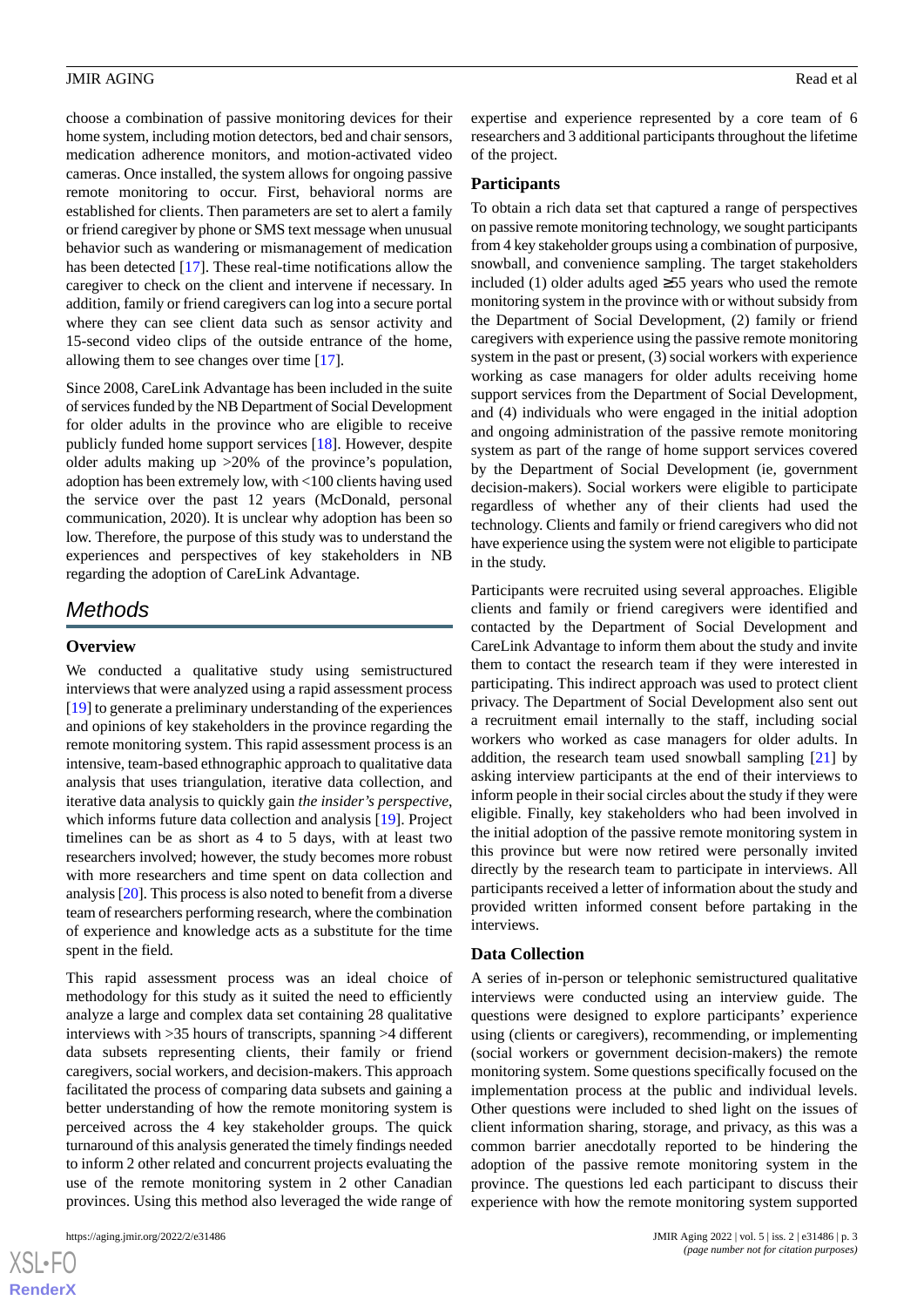the client's ability to delay or eliminate the option of leaving their home for long-term care.

### **Data Analysis**

Following the steps outlined by Hamilton and Finley [[22\]](#page-12-10), a team of 6 researchers collaboratively developed a data extraction template based on semistructured interview guides used for data collection. The data analysis process was tested and refined by independently applying it to 2 interview transcripts, reviewing the results, and collaboratively refining the process. Next, the researchers were split into 2 teams of 3 researchers to analyze the interviews. One team analyzed client and caregiver  $(n=13)$ interviews, and the second team analyzed social worker and government decision-maker (n=15) interviews. Each researcher independently reviewed the assigned transcripts and met with their team (3/6, 50%) to compare and discuss their findings. Then the 2 teams (6/6, 100%) met to compare, discuss, and summarize the findings into a matrix. Team members had varying levels of personal engagement with digital technologies to support the caregiving of older adults, and these personal experiences were used at times to delve deeper into a particular quote or theme that was emerging. Through dialog between team members, we discussed the differences in our analysis and arrived at a shared understanding of the data. To ensure trustworthiness, the following strategies were used throughout the data analysis process: peer debriefing, investigator triangulation, iterative analysis, and maintenance of an audit trail [\[21](#page-12-9),[23\]](#page-12-11).

### **Ethics Approval**

<span id="page-3-0"></span>This study was approved by the Research Ethics Board at the University of New Brunswick (REB#: 2017-057).

## *Results*

### **Participants**

Participants included 2 home support services clients and 11 family or friend caregivers who had used passive remote monitoring technology in their homes; 8 social workers who had worked as case managers for home support services clients; and 7 individuals who were key government decision-makers in the adoption, policies, and use of the technology in the province of NB. Caregiver participants were not necessarily associated with the 2 client participants.

On the basis of the information shared during the interviews, participants had the following characteristics: the 2 client participants lived in close proximity to their caregivers and had a comprehensive setup that included cameras; medication dispensers; and passive sensors on the bed, refrigerator, and exits of the home ([Table 1](#page-3-0)). Of the 11 caregiver participants, 9 (82%) were adult children caring for parents, 1 (9%) was caring for a relative or sibling, and 1 (9%) was caring for both a parent and a sibling. Of the 11 caregivers, 1 (9%) lived with the client, 2 (18%) lived outside of the province, and 8 (73%) lived in close proximity to the client. Approximately 55% (6/11) of caregivers reported their loved ones having a camera in their home. Of the 8 social worker participants, 6 (75%) had received a 1-hour training session from either the passive remote monitoring company or the local contractor hired to service the passive remote monitoring company's clients. None of the participants confirmed that they had participated in the pilot study. In the decision-maker group, of the 7 participants, 3 (43%) were former social workers who had clients using the remote monitoring system, and 2 (29%) were hired by a community organization funded by the province to pilot the remote monitoring system in the province.

**Table 1.** Remote monitoring component use and paid in-person care across client and family or friend caregiver data subsets.

| Interviewer code | Participant type | Remote monitoring system components |                     |                      |         |                     |
|------------------|------------------|-------------------------------------|---------------------|----------------------|---------|---------------------|
|                  |                  | Bed sensor                          | Door or room sensor | Medication adherence | Cameras | Paid in-person care |
| 1006_01          | Patient          | ✓                                   | ✓                   | ✓                    |         |                     |
| 1009_01          | Patient          | ✓                                   | ✓                   |                      |         |                     |
| 1008_01          | Caregiver        | ✓                                   |                     |                      |         |                     |
| 1010_01          | Caregiver        | ✓                                   | ✓                   | ✓                    |         |                     |
| 1014_01          | Caregiver        | ✓                                   |                     |                      |         | √                   |
| 1015_01          | Caregiver        | ✓                                   |                     |                      |         |                     |
| 1016_01          | Caregiver        | ✓                                   |                     |                      |         |                     |
| 1018_01          | Caregiver        | ✓                                   |                     |                      |         |                     |
| 1020_01          | Caregiver        | ✓                                   |                     |                      |         |                     |
| 1022_01          | Caregiver        |                                     |                     |                      |         |                     |
| 1024_01          | Caregiver        | ✓                                   |                     | ✓                    |         |                     |
| 1025_01          | Caregiver        |                                     |                     |                      |         | ✓                   |
| 1027_01          | Caregiver        |                                     |                     |                      |         |                     |

[XSL](http://www.w3.org/Style/XSL)•FO **[RenderX](http://www.renderx.com/)**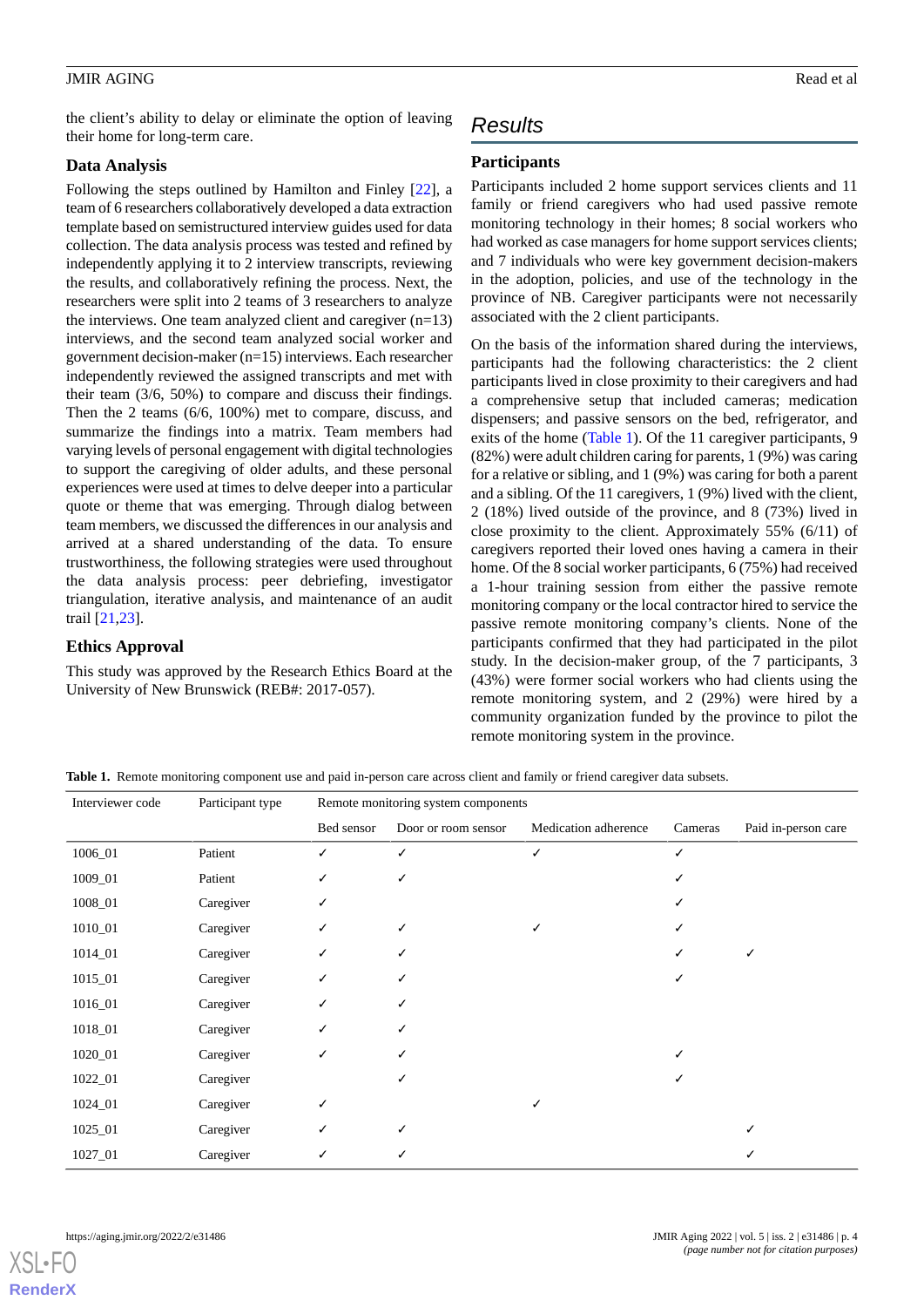The summary matrix ([Multimedia Appendix 1](#page-11-11)) provides the key messages by each participant group for the categories included in the data analysis template. The categories were (1) the decision to adopt the passive remote monitoring system, (2) barriers to adopting the passive remote monitoring system, (3) benefits of the passive remote monitoring system, (4) impact on client health outcomes, and (5) privacy concerns.

### *The Decision to Adopt the Passive Remote Monitoring System*

### **Decision-Maker Adoption**

Approximately 29% (2/7) of the decision-maker participants in our study were directly involved in bringing the remote monitoring system to the province. In their interviews, they recounted how they had first learned about the technology at a conference in Ontario and then worked with the Department of Social Development to spearhead a pilot that led to CareLink Advantage being included in the basket of services available to older home support clients:

*...as we were touring exhibits, we saw CareLink and we had never heard of it and so the guy showed us how on his Blackberry he could see how his mother who had dementia was managing with her meds and her mobility in her apartment. She was miles away and it kind of blew us away, we never thought of that and so he explained how the technology works with basic home security apparatus and cameras and with camera positions specifically over the medications so he could tell whether she had taken her pills today or not and her whole system of alarms on doors, alarms on the bathroom and elsewhere and we looked at that. We thought my goodness, that has great applications for New Brunswick and so we came back and brought the publicity material to the Department of Social Development who agreed to a pilot project. I think there were several nursing homes involved and we had clients scattered around and so on the success of the pilot project, the department agreed to make it a benefit for persons dealing with parents at home. We could see right away that it had enormous potential* [Participant 1029, lines 7-27]

Both decision-maker participants indicated that there were few barriers to government adoption. However, they noted a lack of awareness of the service. For example, participant 1029 stated the following:

*Every family that I've asked, my first question is did anybody explain this technology to you and they say no...I ask them, social workers or people in the field, what do you know about CareLink and they just draw a blank because they don't know.* [Participant 1029, lines 136-141]

### **Client Adoption**

[XSL](http://www.w3.org/Style/XSL)•FO **[RenderX](http://www.renderx.com/)**

It seemed to be well understood across all participant groups that the technology had to be considered a good fit for the needs of the client and their family or friend caregiver by all parties

involved in deciding whether to install remote monitoring devices (social worker, client, and family or friend caregiver).

Social workers played a key role in determining who was a good fit for the service based on their assessment and circumstances and shared information about the system only when they thought it would be appropriate. The importance of a good match between client needs and CareLink Advantage was highlighted by several social worker participants. As one of the participants explained, introducing CareLink Advantage to a client involved using "...their own kind of understanding of what the technology is to share with the client when they feel it's something that might meet the need of a client so they wouldn't be exploring it in every situation, just when they think that there's an appropriate use for it" [Participant 1017, lines 314-319]. Another stated the following:

*...not everyone receives the information because it wouldn't be appropriate for everyone to receive it either and that's part of the social worker's role when they're developing their case plan and talking to families.* [Participant 0206, lines 132-135]

Although the fit was identified as being very important, social workers were divided on their perceptions of which clients they should recommend passive remote monitoring to. For example, the geographical distance between clients and their family or friend caregivers was interpreted differently. One social worker stated the following:

*...they need some form of supervision...typically, those are the people who are living independently who have family nearby who CareLink have an option for.* [Participant 1004, lines 40-51]

In contrast, a decision-maker who used to be a social worker shared stories of how the service had been extremely helpful to a caregiver who lived in another country:

*...after we installed that [monitoring devices], she came twice or three times a year and it was less stressful for her. She felt like she knew what was going on. She felt like she was able to make sure that her mom was treated well. Like she felt like she was there, so huge impact.* [Participant 1019, lines 699-704]

Cognitive status and wandering behaviors were also considered by the social workers when making their recommendations. Some viewed the technology as an excellent service for clients who needed high levels of supervision and felt the technology could delay or avoid residential care. As one of the social workers explained, CareLink Advantage can be a helpful service for clients experiencing memory loss and their families:

*Family members are concerned because they forget and most of the time too it could be like security issues like they're forgetting like the stove on. They might go for a walk and don't remember where they live. They could lose themselves like they're wandering.* [Participant 1023, lines 276-280]

This participant stated that in these situations, "...[CareLink Advantage] helps certainly because it reassures everybody. It shows either the need for a placement or it shows either that the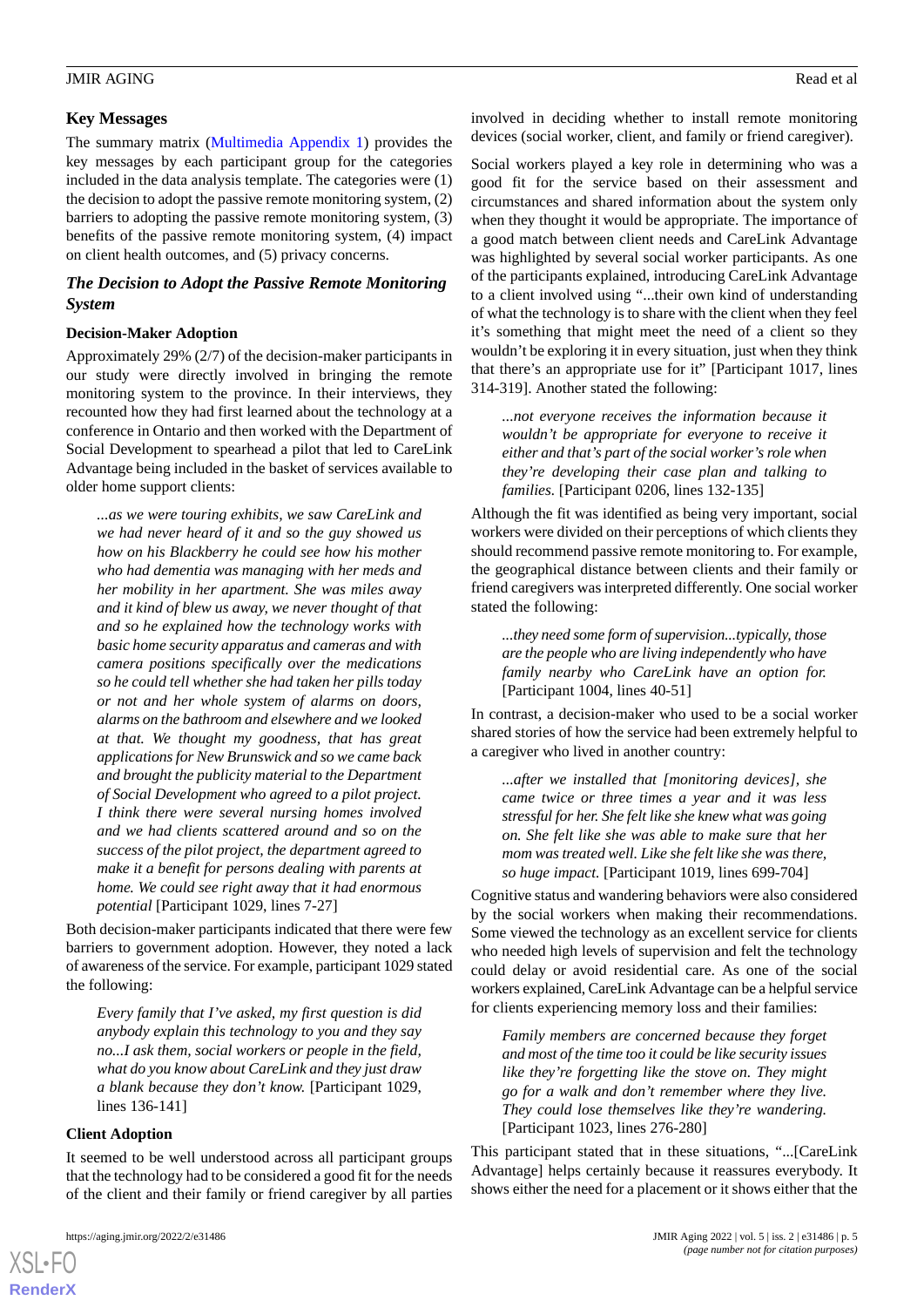person is still able to stay in her house" [Participant 1023, lines 415-417]. Another social worker emphasized the following:

*...supervision is a big thing when a client has Alzheimer's or dementia and...families often want to keep their loved one home [as] long as possible. So, the more supervision we have in the home, the more possible it is to do that. And that's what I think CareLink can do, is kind of provide more of that supervision piece without giving up too much privacy.* [Participant 1003, lines 233-236]

In contrast, some social workers felt that clients with substantial cognitive impairments and a high propensity to wander were too risky for passive remote monitoring as they always needed a person with them or at least the caregiver to continually monitor their electronic devices for any notifications. For example, one of the social workers stated that CareLink is "Not for somebody that is at risk of wandering, but it's good when they are kind of in their early stages and then they are kind of in that gray area" (Participant 1007, lines 36-38). Another emphasized the importance of having family or friend caregiver support for the service to be useful:

*Certainly if people are able to stay in their home like longer, but it has its limits too. Like one time I had one client she had Lifeline, CareLink, but the family/friend caregiver was not checking his phone or his computer so he'd get nothing.* [Participant 1023, lines 508-514]

Family or friend caregivers were also identified by almost all participants as playing a key role in deciding to adopt the remote monitoring system. This was in part because of the requirement of having a designated person to receive system notifications if anything unusual should happen. It was also reported that caregivers played a stronger decision-making role in selecting home support service options when older adults had cognitive impairment and were less able or unable to make their own decisions. Whenever possible, clients were directly involved in the decision about adopting the passive remote monitoring system. The 2 clients who participated in our study reported that they were selected to have CareLink Advantage and agreed to have it. One client shared the following:

*...they didn't ask us if we was interested, they come in and said we were selected. And wanted to know if we'd like to have it, and I thought, Oh, this is a Godsend. This is wonderful. So they spent over a half day here, and put things together, putting things up and I was so happy.* [Participant 1009-01, lines 60-63]

### *Barriers to Adopting CareLink Advantage*

Perceived barriers to the adoption of CareLink Advantage included a lack of awareness and knowledge of the service, preference for traditional or familiar home support services, additional caregiving responsibility required, hesitancy to promote a service offered by a private company, costs, privacy, and language.

Lack of awareness and knowledge of the service was identified as the primary barrier to adoption. In particular, social workers felt that the passive remote monitoring system was not promoted

[XSL](http://www.w3.org/Style/XSL)•FO **[RenderX](http://www.renderx.com/)**

or visible enough in the province, making it difficult for clients and caregivers to understand what it was and how it worked:

*I mean they gave us pamphlets as well to pass out to clients...but it's still a newer service to introduce to clients. So you kind of have to keep reminding yourself that it exists.* [Participant 1012, lines 35-37]

Some social workers expressed an interest in learning more about the technology so that they would feel more comfortable explaining the service, whereas others wanted informational pamphlets to hand out to clients. There was also sentiment by some social workers that it was not their job to promote the passive remote monitoring system or explain it to people:

*...it's my decision to offer it and put their decision...forward it if they want it, but making the decision to have it has to come from the client.* [Participant 1012, lines 182-184]

Decision-makers felt that the biggest barrier to adoption was communication between social workers and caregivers or clients about the service. They identified several structural factors that influenced social workers' knowledge about the passive remote monitoring system and their ability to discuss it with their clients and caregivers. Social workers' gaps in knowledge about available services were thought to be the result of a combination of high turnover and insufficient orientation to the services. For example, one of the decision-makers shared the following:

*The staff in the regions don't get a formal prescribed orientation or training program, they just kind of pluck [them] in the job and they learn, they pickup stuff from the person that was previously in that job. Whatever they pickup they pickup pretty informally and so if the person that occupied that particular social work position before knew nothing about CareLink Advantage, guess what, the new person coming in is gonna know nothing about CareLink Advantage either.* [Participant 1029-01, lines l178-1183]

In addition, decision-makers felt that because of the social workers' demanding workloads, they had little time to learn more about the passive remote monitoring system or take on the responsibility of teaching or guiding caregivers about the technology:

*...there is pressure there to put in plans that you know will be successful because for you to go back in and see them every 3 months because things are unfolding, can be a challenge when you have a number of clients that you're managing...so it's finding that balance of...what do I know is successful and how do I get that setup so that people aren't knocking on my door every minute.* [Participant 1017, lines 716-721]

There was a sense that social workers, clients, and caregivers were apprehensive about the technology and preferred more traditional services with which they were familiar, especially when they were in crisis and feeling overwhelmed. For example, one of the decision-makers shared the following:

*...some people's misunderstanding as to the benefits of the technology is also a challenge. People still*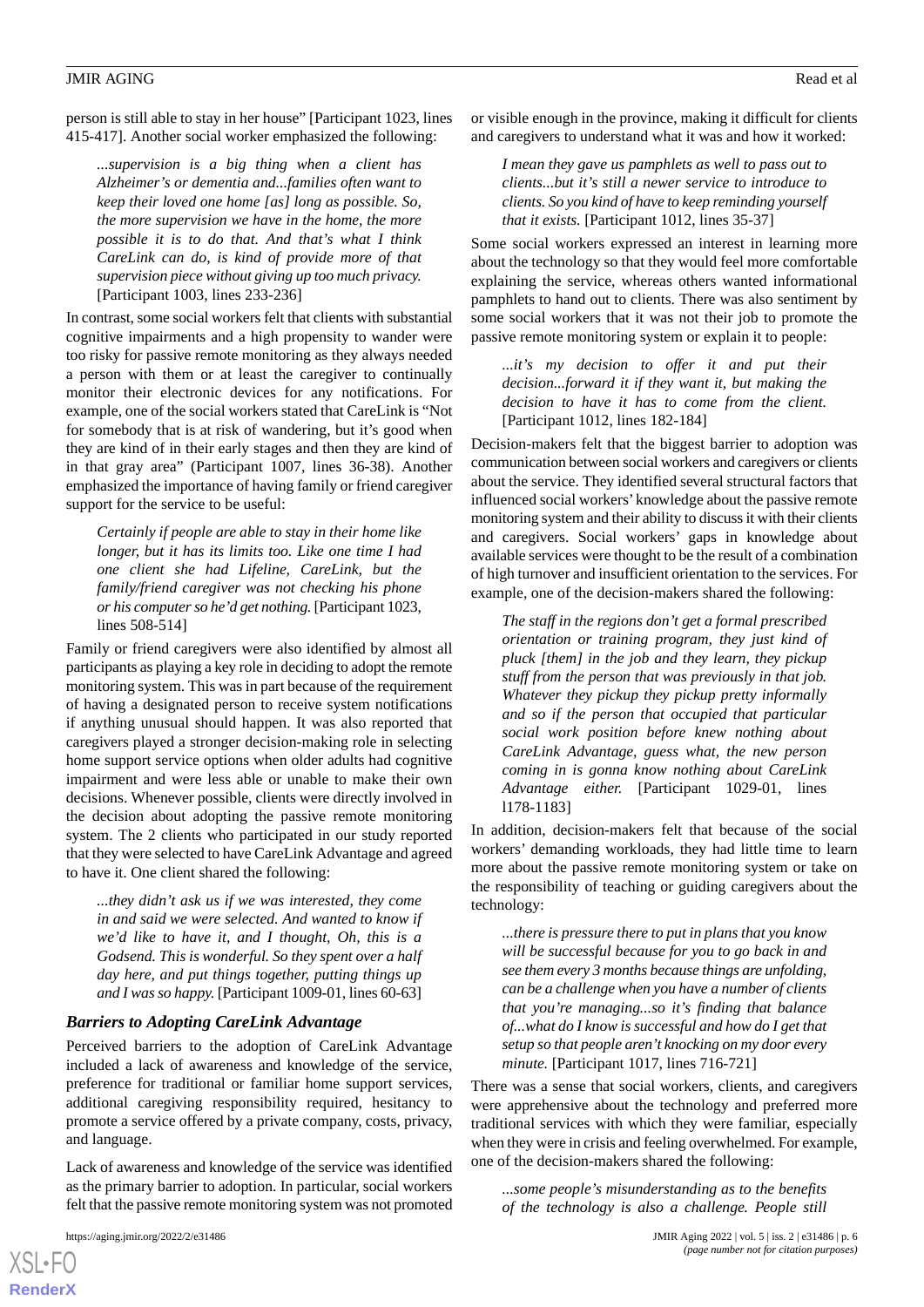*really push for needing the hands-on care then they feel they're not doing anything if there isn't someone physically there doing the care.* [Participant 1017, lines 227-231]

This was supported by statements from social workers such as the following:

*But I think that a lot of the reason why I don't use it as much, for one, I don't offer it to every family because sometimes a person is needed and CareLink would not be enough to meet the need or address the concern.* [Participant 1004, lines 122-126]

Another social worker noted that when in crisis, caregivers often feel overwhelmed and unable to take on a new challenge or responsibility and see how the passive remote monitoring system can help them. They said the following:

*The caregiver is saying like I'm stressed, I'm burnt out, I just don't have the capacity...she's getting up at night and I know it's happening five times a night, I need someone to be there to manage that, not me, that kind of thing. So, I think there's probably some ways you could you know, if we were creative about the problem-solving we probably could make it work, but by that time the caregivers are like turned off.* [Participant 1017, lines 390-393]

Decision-makers from the NB Department of Social Development felt that some social workers seemed to view discussing CareLink Advantage with clients as a conflict of interest as the service is run by a private business. One of the participants explained the following:

*...it was unclear to them what their role was:...they're looking to the social worker to help explain that and kind of promote that when that's not really their role, right...Because...the expectation of the social workers...give the client the options of what's available to them.* [Participant 0206, lines 97-98 and 102-103]

Caregivers perceived the cost of the internet as a barrier to using the system, although it was only required if video cameras were desired in the home. Social workers also raised concerns about cost, internet access, and potential power outages, particularly in rural areas of the province. Caregivers also reported pushbacks from home support services agencies related to personal care workers who had privacy concerns if they were monitored when they came into the home. Installation services not offered in the client's preferred language were also identified as a potential barrier. Finally, client pride was also identified as a potential barrier, with one of the participants noting the following:

*...it's hard for a lot of people to admit that they may need that level of monitoring, right?* [Participant 0206, line 151]

#### *Benefits of CareLink Advantage*

Benefits for caregivers and clients were identified by all participant groups. Interestingly, decision-makers felt that the main benefit of the passive remote monitoring system was to

[XSL](http://www.w3.org/Style/XSL)•FO **[RenderX](http://www.renderx.com/)**

caregivers who require support, with one explaining the following:

*...you see it more as a support for the caregiver to kind of give them that relief and that sense of security of what's going on in the home.* [Participant 1017, lines 1202-1204]

For clients, the main benefits identified were increased peace of mind and increased access to services when needed. One client noted the following:

*...with this in your home, it's more-or-less lifesaving... If something happens, it goes directly to their home, or television or cellphone, whatever it's on.* [Participant 1009, lines 103-107]

Caregivers also reported that clients felt safer and that they themselves experienced a sense of relief and reassurance that their friend or family member was safe. One caregiver stated that with the system in place,

*...it was safe...for us to go to work knowing that if she opened the door somebody will notice...and we would react, we would go or call first and then if she didn't answer well, we got in the car and go see where she was.* [Participant 1027, lines 218-220]

In addition, caregivers reported feeling less stress, greater peace of mind, and better sleep, and some were able to take vacations, knowing that they would be alerted if anything was wrong. One of the caregivers stated that the remote monitoring system provided a strong sense of relief to her and her siblings:

*It took away so much stress for me, it was unbelievable, I was at my wit's end worrying all the time. It was such a big, big relief for me and my sister...because she's so far away and she's so guilty that she's not here to help. She knew the burden was on me, but...she could see how, you know, what my mother was doing through the sensors.* [Participant 1016, lines 252-258]

Another highlighted the sense of peace and relief from worry that the system provided:

*...it gives you a good peace of mind that everything is under control and you don't need to worry...* [Participant 1025, line 547]

A third caregiver provided an example of how they were able to remain connected and reassured when apart, even on vacation:

*...So, we're on vacation you can just click in, and you can see him there and if we wanted to talk to him on the phone you clicked, he was in his chair in the kitchen close to the phone well then, we would call, and you'd know he could reach the phone.* [Participant 1020, lines 365-370]

In addition to providing benefits to clients and caregivers separately, social workers mentioned that the passive remote monitoring system contributed to better relationships between caregivers and clients. For instance, one of the participants shared that having CareLink Advantage allowed caregivers to focus less on the older adult's health. They stated the following: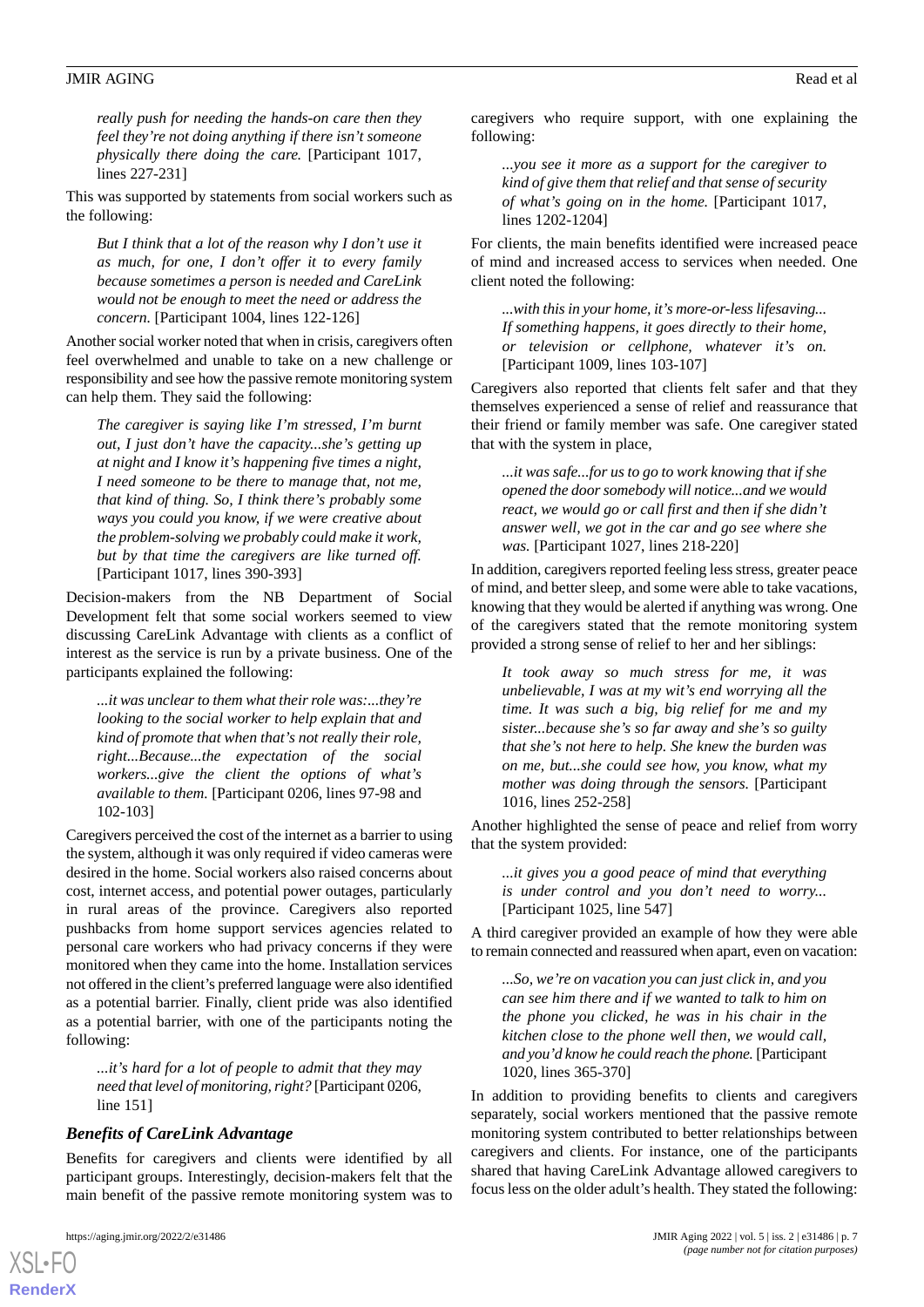*Mostly what you hear are the caregivers, right, that they feel much more at ease and more comfortable, they can start to have different conversations with their, you know, often it's their parents you know instead of you know, did you take your medications or whatever they know, right, so it can help with that.* [Participant 0206-01, lines 347-350]

Another benefit perceived by caregivers was the ability to monitor the care provided by home support workers. For example, one of the caregivers shared that having the passive remote monitoring technology in the home provided confirmation that care was being provided as expected:

*The expected time for them usually to arrive is usually between 9:30 and 10:00 in the morning and I could see you know, the door was open and I would get a ding on my thing to indicate the door was open or had been opened. Through the motion I could see, through the motion sensors so graph bars that there was activity, oh, now they're in the bathroom. She's getting a shower so I knew that she was getting the services from the personal care worker, they were doing what they were supposed to be doing as regards to showers...* [Participant 1016, lines 158-165]

Another caregiver shared that they did not trust home support workers because of negative experiences that they had in the past:

*She was supposed to give him a shower she never did. She went out seven times outside to smoke, seven times in three hours. That's not normal.* [Participant 1024, line 854]

This participant stated that the system provided reassurance and suggested that it should be used more widely to prevent abuse:

*It was reassuring for me. That's why I want it out there more. I want the social worker to push it because I want to see it more and you see where the abuse is being made.* [Participant 1024, lines 852-853]

Decision-makers and social workers also identified cost savings to provincial health and long-term care systems, as well as to families, as a key benefit, as the passive remote monitoring system is less expensive than in-person care. One of the social workers added that it might help address the current workforce shortage.

### *Impact of CareLink Advantage on Client Health Outcomes*

Caregivers reported no changes in health care use, whereas social workers and decision-makers stated that there was no formal process to evaluate the impact of the passive remote monitoring system on client health outcomes. However, all 4 groups reported that clients using the passive remote monitoring system were able to stay in their homes longer or completely avoid going to a nursing home:

*...it kept her in her home until she passed away...So it was just the best thing that could ever happen, it was very very good, positive and the people were so,*

[XSL](http://www.w3.org/Style/XSL)•FO **[RenderX](http://www.renderx.com/)**

*they were just so wonderful to work with.* [Participant 1015, lines 61-64]

A social worker commented on the health outcomes related to staying at home longer:

*...I see often-times a lot of clients need to go to special care homes or nursing homes that do have 24-hour supervisions, but those transitions can be really, really tough. And sometimes clients' health deteriorate with those transitions leaving home and being in a new environment and it's hard to adapt to that...in terms of possibly keeping them home longer and what is affecting you know their emotional health, maybe in that regard [it is beneficial].* [Participant 1012, lines 257-265]

Decision-makers highlighted that it supported client choice:

*...it's giving them other options and it's offering them the ability to stay home longer...We want to be able to keep seniors in their home as long as it's possible so I think with CareLink that's what it gave us. It gave us more options to be able to do that.* [Participant 1019, lines 375-379]

Clients also reported increased accessibility to emergency services when required and increased peace of mind and sense of security. For example, one of the clients shared their experience using the system to access emergency services when they fell:

*...I came to on the floor, between the bathroom and the bedroom, and I pushed the button then and I guess it must, I can't remember whether [name removed] was up here at the time or they called him and told him. But they had an ambulance come and they [paramedics] took me to the hospital, because they call the ambulance for you.* [Participant 1009, lines 108-112]

Caregivers stated that the passive remote monitoring system allowed them to keep track of evolving care needs such as increased supervision, maintaining client routines, ensuring adequate nutrition, and assisting with adherence, adjustments to treatment, and medication protocols through observation of changes in behaviors such as increased sleep in older adults. One of the participants shared that having CareLink Advantage in her mother's home allowed her to monitor her pain:

*She was bed, not to say bedridden, but she was always laying in bed for the longest times whether through boredom or through just, she told me a lot of times she's just tired, arthritic pain. We were able to monitor and watch that. It then became a concern, it actually became a concern to us because we noticed that she was in bed a lot, more so than we would ever have thought so that became an issue for us. It raised to the point that when I told the doctor about how long she was staying in bed, well take a look at her meds and stuff and we started actually adjusting her meds.* [Participant 1016, lines 88-95]

Similarly, social workers identified CareLink Advantage as facilitating the tracking of evolving client care needs. They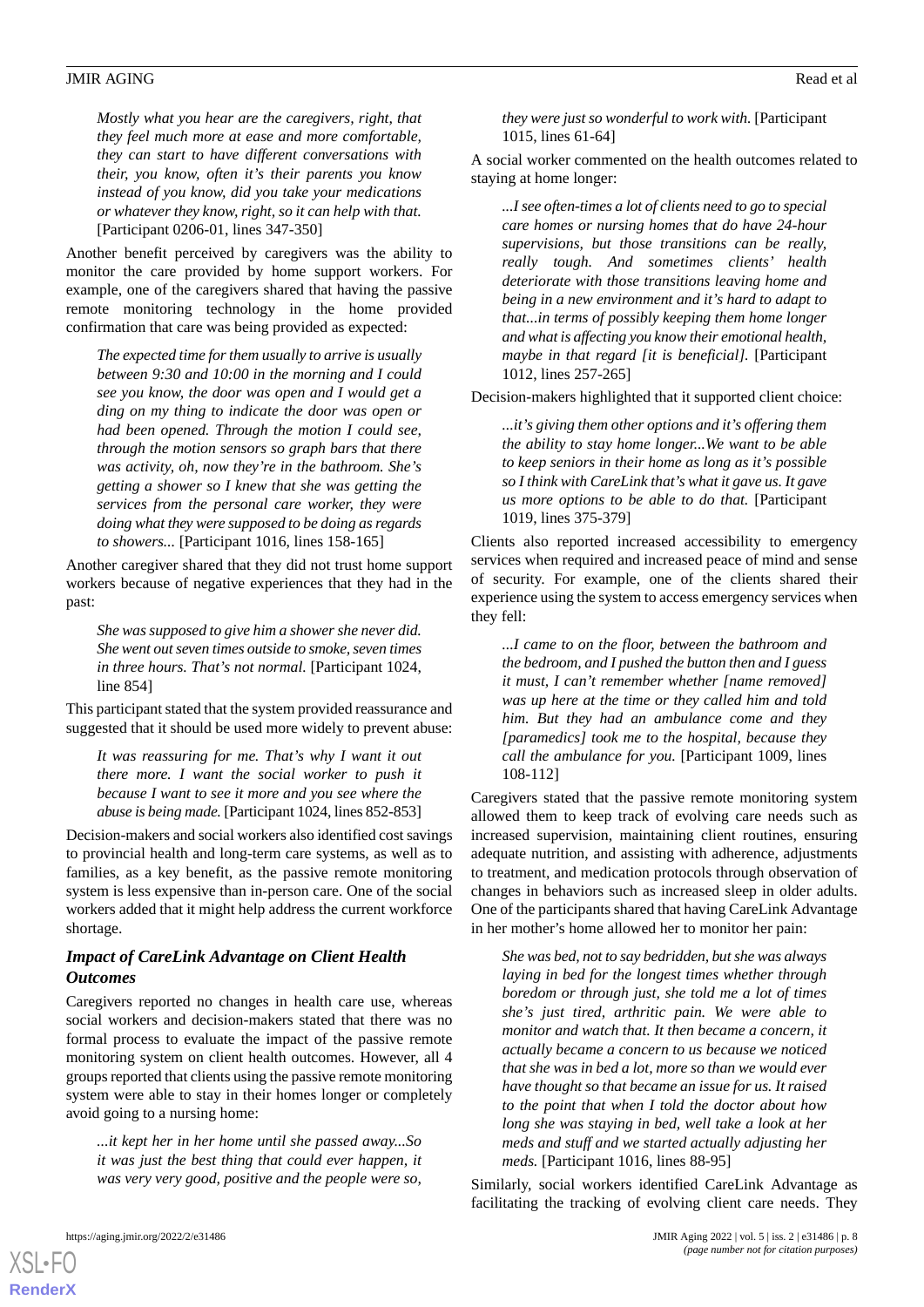emphasized that although the passive remote monitoring system helped keep clients home longer, at some point, institutional placement was often unavoidable when care needs were beyond

### *Privacy Concerns*

what home support services could offer.

Interestingly, clients themselves had few personal privacy concerns about the monitoring, although they acknowledged that caregivers and visitors coming into their homes might feel it was an intrusion. One acknowledged that the passive remote monitoring system might provide more privacy than having personal support workers coming into the home:

*Well, I guess, it does make me feel safer...There was a time when I didn't, when we had certain caretakers in here with the key to everybody's door...* [Participant 1006, line 276]

This view was also expressed by a decision-maker who indicated technology was less invasive and disruptive than having multiple home support workers entering the home:

*...in a way it may be invading their privacy in a way, but it's less invasive than if you have a person in your home like everyday.* [Participant 1021, lines 352-353]

On the other hand, family or friend caregivers were concerned about the privacy of the client but felt that this was outweighed by the additional sense of security and honoring their wish to stay in their own home. A family or friend caregiver discussed choosing monitoring devices that would have less effect on her family member's privacy:

*...let's start off with the door and the mattress pad and let's just start slowly... She's only alone like half an hour in the morning and two in the afternoon, but when we leave for lunch we know she goes to bed from one to three.* [Participant 1023, lines 314-318]

Consistent with the views of the clients in our study, some caregivers reported that clients did not mind the cameras and sensors and did not have objections related to privacy. They also identified the privacy of paid caregivers coming into the home as a concern.

Social workers' concerns about privacy were centered on the use of technology, which conflicts with provincial privacy legislation. These concerns focused mainly on the video components of the system:

*I think the idea of cameras is really scary to a lot of people...most seniors they want to be as independent as they can be and the idea of someone checking in on them, or being notified, you know, is taking away their independence...I think the idea of cameras can be really off putting and viewed as really invasive...I mean as soon as cameras are mentioned, their eyes go wide. You know they are shaking their head and they just have no interest at all.* [Participant 1012, lines 290-296]

They also questioned the privacy of care providers or visitors who were not aware of the presence of cameras and what information should be available to alert them:

[XSL](http://www.w3.org/Style/XSL)•FO **[RenderX](http://www.renderx.com/)**

*...the cameras, in the spare room or something just in case they open the client's cameras and...went in to change from their one set of change to their work clothes or whatever the case may be, or just for the*

lines 400-407] The perceived impact of monitoring devices on privacy was viewed as a barrier to the adoption of passive remote monitoring systems in the province. The option of having cameras in the home was perceived by the decision-makers as being particularly concerning to the social workers, a view that was supported by the interviews with social workers. Decision-makers perceived social workers as focusing too much on their own concerns and not enough on the benefits of the system. Finally, the decision-makers also reported that more stringent data collection, storage, and management policies had been applied at the Department of Social Development since the pilot and the need to keep up with evolving provincial and federal policies on health data security.

*person general knowledge that there are cameras and that there is someone looking in.* [Participant 1012,

The decision-maker group perceived that social workers had a strong ethical lens and were committed to protecting the privacy of their clients. However, they felt that privacy issues needed to be weighed against safety, and if the home support services client were to be admitted to a long-term care facility, their privacy would be compromised even more:

*There have been some well positioned persons of influence who are really, who expressed very strong feelings on the privacy thing...our response to that has always been look, the elder is living at home with dementia and cognition may be seriously compromised anyway and their son who is the power of attorney and responsible for mama's care signs off on this thing, stop worrying about the privacy issues because at the end of the day what we have to be more concerned about is the safety of your old mom...I think the response for that is, you know, you got to apply common sense, good reason and you got to make sure that the care of mom is top priority.* [Participant 1029, lines 224-236]

Another decision-maker highlighted the heightened concern over privacy when cameras were in the home and felt that it was unwarranted, given that regardless of the presence of a camera, older adults have more privacy at home than they would when living in a nursing home:

*So staff perception of the cameras was heightened and I believe that was the biggest barrier to implementing it...I said to them you know, if you believe that somebody who leaves their home early and goes to a nursing home is going to have more privacy than you would have in your own home with cameras that are only being viewed by family members, then you need to think again.* [Participant 1030, lines 63-71]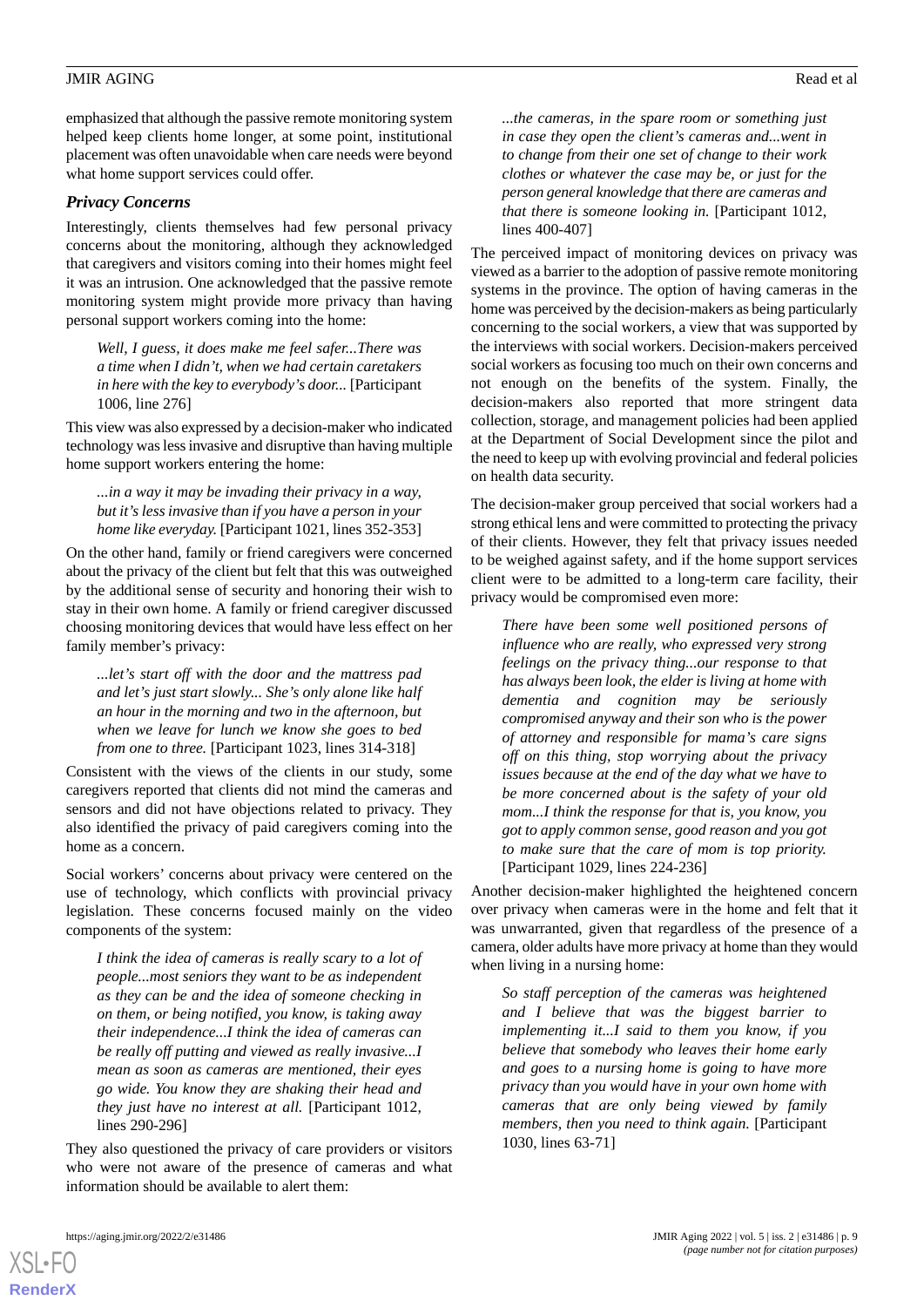### *Discussion*

#### **Principal Findings**

Overall, it was clear that all stakeholders shared a common goal of helping meet the individual needs of older adults who require support services to live safely in their own homes using a client-centered approach. However, when it came to the use of the CareLink Advantage remote monitoring service as a tool to help meet these needs, there was a lack of consensus about which clients it was well-suited for and the role social workers should play in informing clients and caregivers about the service. Our findings highlighted many benefits of the passive remote monitoring service for clients, their family or friend caregivers, and public provincial health and social services systems, as well as the challenges associated with adopting novel technology that people are unfamiliar with or uncertain about. To our knowledge, this is one of the first studies to examine an in-home remote monitoring system for older adults by triangulating data from 4 diverse stakeholder groups. Thus, our research contributions are 2-fold. First, our findings provide insights that advance the understanding of the implementation and use of in-home remote monitoring systems in older adults' homes. Second, this study provides a useful example of a rapid methodological approach that can be replicated by others.

### **Staying Home Longer**

A key finding was that all participant groups reported that the remote monitoring system allowed clients to live at home longer than they would have been able to without the technology. To date, limited research has examined the impact of in-home remote monitoring systems on older adults' ability to live at home longer. A recent scoping review [\[24](#page-12-12)] identified only 14 studies published before February 2019 that examined outcomes related to having this type of technology in the homes of community-dwelling older adults. Although a wide range of outcomes was assessed in these studies, none of them tested the impact of passive remote monitoring on the length of time older adults were able to live at home or time until institutionalization was required. One qualitative study did find that older adults reported a strong desire to age in place and saw passive remote monitoring technology as a tool to make that happen [[25\]](#page-12-13). Although our study provides preliminary evidence that suggests that in-home passive remote monitoring technology may enable older adults to live at home longer, further research with robust quantitative designs is needed to test this relationship.

More recently, Pais et al [[26\]](#page-12-14) conducted a 12-month observational study in Switzerland to evaluate the useability, functionality, and effects of an in-home monitoring system comprising a combination of wearable and passive monitors on older adults, their family caregivers, and home care nurses. Consistent with our findings, the study by Pais et al [[26\]](#page-12-14) found that most older adults, family caregivers, and nurses perceived that the monitoring system helped older adults stay at home longer. Similarly, a recent systematic review of stakeholder perspectives on technology use among community-dwelling older adults with dementia found that the perceived potential for technologies to allow them to stay in their own homes and avoid or delay institutionalization was an important facilitator

of technology adoption among older adults with dementia [[27\]](#page-12-15). They also found that family or friend caregivers had positive perceptions of technologies with the potential to enhance the independence and quality of life of people with dementia [[27\]](#page-12-15).

Our findings contribute to the growing evidence that suggests that providing older adults with the option to live at home is important and that in-home technologies are perceived as a means through which to achieve this desired outcome. Moreover, our qualitative findings, along with those of others, support the need for stronger empirical evidence linking in-home technology interventions to staying at home longer and delaying or avoiding institutionalization.

#### **Caregiver Relief**

Another key finding was that the remote monitoring service provided valuable benefits for family or friend caregivers of older adults. In discussing the benefits of remote monitoring technology to support aging in place, many social workers and policy makers mentioned the family or friend caregiver's need for support. The role of a family or friend caregiver is to fulfill an increasing demand for home-based care, precipitated by an aging population and governments promoting policies to alleviate the pressures on the health and continuing care systems [[28\]](#page-12-16). This role can be unsustainable for unpaid family or friend caregivers who juggle paid work in addition to maintaining the care recipient's needs; it is reported that family or friend caregivers often have no choice to reduce or leave paid work to maintain the needs of the person they care for [[20\]](#page-12-8). Unpaid caregiving can also have negative consequences on relationships between the caregiver and the care recipient, other family members, and across wider social circles [\[29](#page-12-17)]. Physical injuries and burnout are also common outcomes of unpaid caregiving [[12\]](#page-12-0). These are some of the negative social, financial, and health repercussions associated with the unpaid family or friend caregiver role [\[28](#page-12-16)].

In our study, all groups recognized the impact of the passive remote monitoring system on improving the family or friend caregiver's *peace of mind*. Moreover, many caregivers recognized the outcomes of this peace of mind, such as better sleep and the ability to take vacations. These observations point to a decrease in caregiver burden, which refers to the often-negative impacts of caregiving on the caregiver's physical and mental health and overall quality of life [[29\]](#page-12-17). Thus, our findings suggest that the use of CareLink Advantage can provide caregiver relief, which may prevent caregiver burnout and burden and promote less stressful relationships between family or friend caregivers and the older adults they care for.

These findings align with those of Leslie et al [[30\]](#page-12-18), who concluded from a series of interviews and surveys with unpaid family caregivers that technology can improve their capacity to provide care to older adults and safeguard their own well-being. Although the evaluation of the impact of passive remote monitoring systems on caregiver burden specifically is yet to be produced, related studies testing assistive technologies to help clients with daily tasks and remote monitoring of vital signs [[31\]](#page-12-19) have concluded that their use contributes to reducing caregiver burden.

 $XSI - F($ **[RenderX](http://www.renderx.com/)**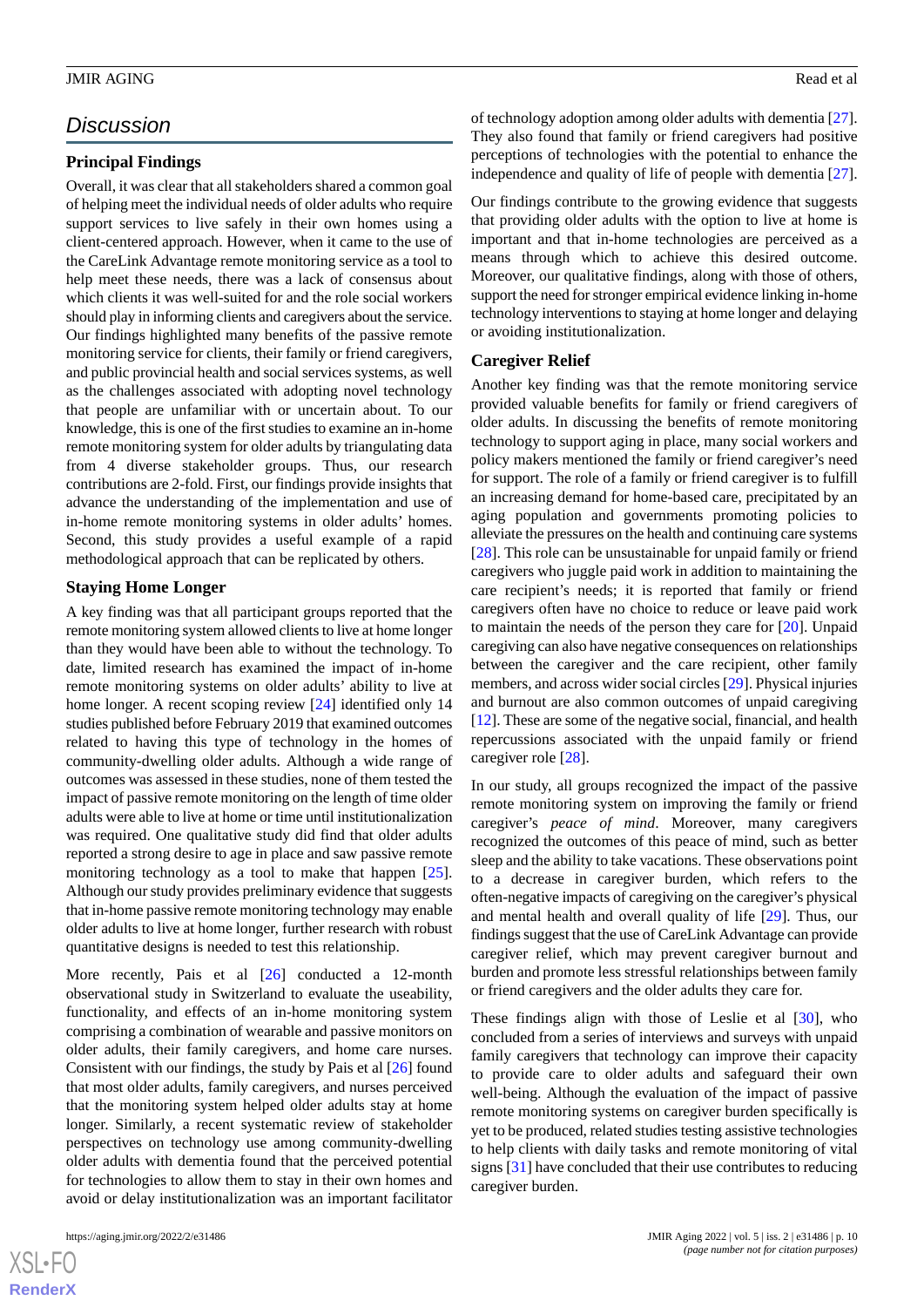### **Social Workers' Role**

### *Gatekeeping*

There seemed to be inconsistency and a lack of standardization regarding social workers' decisions to recommend the passive remote monitoring system for clients. Although all social workers emphasized the importance of conducting a holistic and comprehensive needs assessment to inform their care plan, the criteria used to determine whether the passive remote monitoring system was a good fit for clients (ie, that the service does a good job meeting the needs of the client) was subjective and varied. Most social workers felt that the passive remote monitoring system would be a good fit for clients in the early stages of dementia who required additional supervision to live safely at home. Others felt that it was not appropriate for older adults prone to wandering or those who did not have a family or friend caregiver who lived close by. This finding is consistent with that of a recent study on home care nurses in Finland [[32\]](#page-12-20). Nurses in this study identified older adults with memory problems as the target group who could benefit most from in-home monitoring. Similar to some of the social workers in our study, these nurses were also worried about wandering behaviors and feared that their clients would wander outside in the middle of the night and get lost, especially because of the long daylight hours in Finland. The similarity of our findings suggests that protecting older adults and ensuring their safety are critical factors influencing care planning decisions when considering the inclusion of in-home passive remote monitoring technologies. Our results also suggest that social workers in the province could benefit from having clear criteria from their needs assessment that would inform their decision of whether to recommend the passive remote monitoring system to their clients and ensuring that all social workers receive training or information about the system as part of their orientation. Finally, it is possible that firsthand experience (or lack thereof) working with clients who had CareLink Advantage may have influenced social workers' perspectives, resulting in inconsistencies.

### *Role Ambiguity*

Role clarity [\[33](#page-12-21),[34\]](#page-12-22) ensures that employees know what is expected of them [[34\]](#page-12-22). Role ambiguity occurs when employees do not have a clear understanding of their work roles [[35\]](#page-12-23). Research has shown that professionals' uncertainness about their roles promotes and aggravates role ambiguity, which can be harmful to everyone [\[35](#page-12-23)] and may lead to job burnout and role overload [[36\]](#page-12-24). Our study indicated that social workers were not always sure of their role when it came to informing clients about CareLink Advantage. Decision-makers shared that frontline social workers have very demanding caseloads, resulting in high job demands and a high rate of job turnover. They also felt that these circumstances made it difficult to ensure that all social workers were knowledgeable about all the home support services available to clients. Thus, it makes sense that social workers would default to the services that they were more familiar and comfortable with when discussing home support service options with clients.

### *Perceived Conflicts of Interest*

Both social workers and decision-makers identified a perceived conflict of interest for social workers regarding the promotion of the passive remote monitoring system as it was a private business. Interestingly, they did not perceive the same conflict of interest about traditional in-person home support services such as having a personal support worker in the home, although these services are also provided by private businesses. This finding points to a broader discussion about the ethics of the privatization of home support and home care services. As Bjornsdottir [\[37](#page-12-25)] explains, there has been a substantial political and policy shift over the past few decades, focused on cost containment (often through strategies such as outsourcing services and rationing care) and increased individual and family responsibilities for home care. Thus, it is interesting that this was only identified as an ethical concern for CareLink Advantage and not for all outsourced services, which also include other technology-based services such as Lifeline. Some strategies that could help alleviate this perceived conflict of interest include having standardized criteria and guidelines for determining which services to recommend to clients based on their needs assessment and using an interprofessional team (eg, occupational therapists and registered nurses) to make the assessment and recommendations for each client.

### **Privacy**

Our research revealed diverse perspectives regarding the privacy of having the passive remote monitoring system in the home. It was interesting that of all the participant groups, social workers seemed to be the most concerned about the potential for the passive remote monitoring system to invade their clients' privacy. Clients themselves did not have the same concerns, whereas both caregivers and decision-makers remarked that having numerous personal support workers coming into client homes on a regular basis was more invasive than the remote monitoring technology. Another important finding was that most conversations about privacy were explicitly focused on having a video camera in the home, although this is an optional component.

#### **Limitations**

The findings of this study must be seen considering some limitations. These include: (1) the sample size of clients interviewed—that is, only 2 client participants—which was limited solely to one province, and hence, results may not be applicable to other jurisdictions; (2) the interviews were exclusively conducted in English, which limits the access to other respondents; (3) limited experience of some social workers with the passive remote monitoring system because of low client uptake; and (4) the use of convenience sampling also limits the transferability of our findings to other settings, and hence, the results cannot be treated as representative of the generalized population. A recent study by Young and Casey [\[38](#page-12-26)] has shown that samples as small as 6 to 9 participants can provide robust identification of themes and codes in qualitative interview studies. Although our overall sample size was sufficient and the inclusion of multiple perspectives allowed for triangulation, we were unable to reach the minimum sample size for the client group. Therefore, further research is needed on this group to

 $XS$  $\cdot$ FC **[RenderX](http://www.renderx.com/)**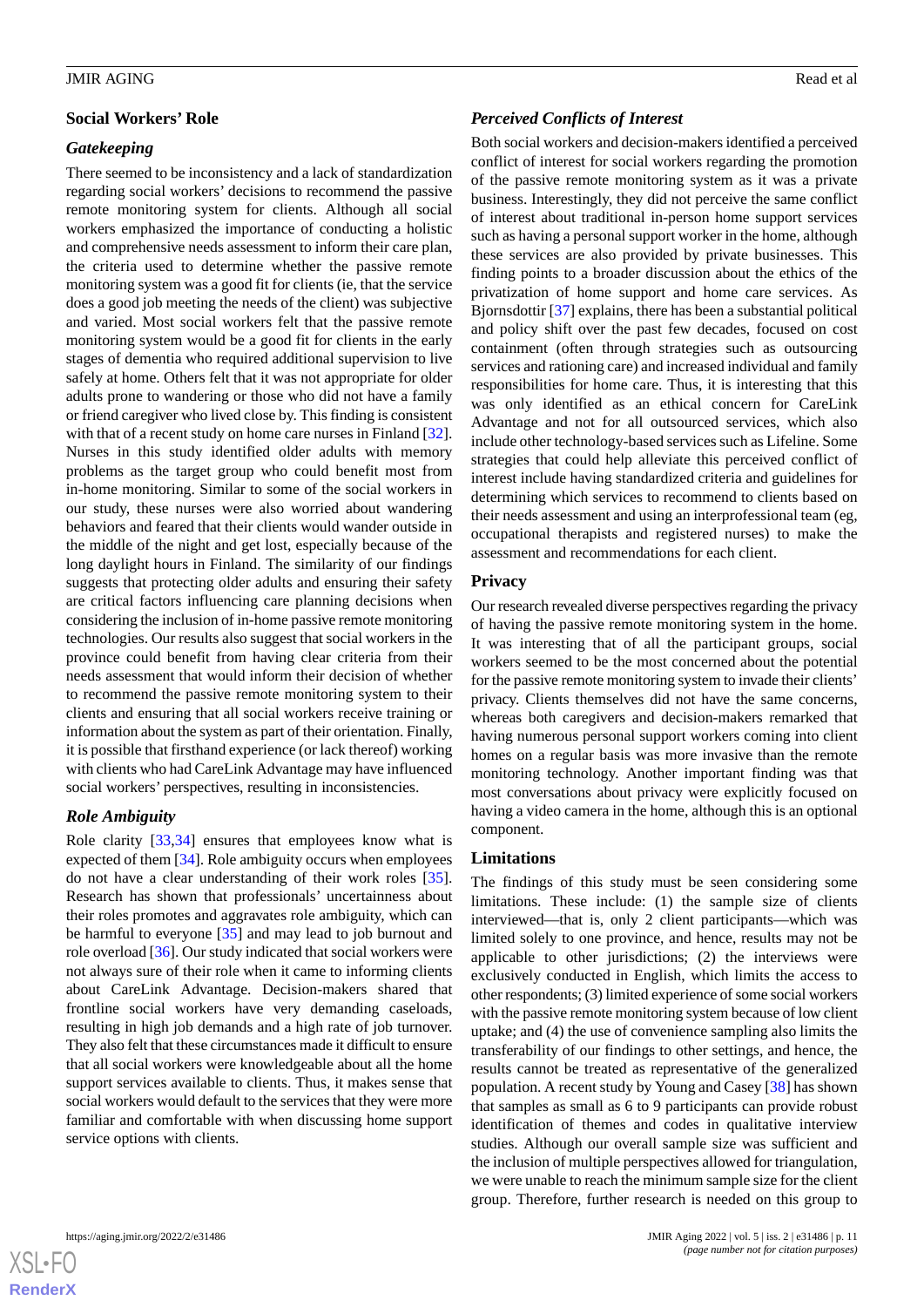corroborate our initial findings and explore additional perspectives that may not have been included in our study.

Despite these limitations, we believe that the findings emphasize the need for further research on in-home passive remote monitoring technology, which is designed to support aging in place in provinces.

### **Recommendations**

On the basis of the findings generated from this study, we propose recommendations for practice and research. First, the adoption of in-home monitoring technologies to support aging in place in NB would be better supported by having standardized education and training for frontline social workers about the service and by establishing standardized eligibility criteria for clients. Second, stronger empirical evidence linking in-home technology interventions to staying at home longer and delaying or avoiding institutionalization is needed. We recommend examining these relationships using strong longitudinal research designs, such as randomized controlled trials.

### **Conclusions**

Our findings show that CareLink Advantage passive remote monitoring is a valuable tool that can provide older adults and their family or friend caregivers in NB with support when it is a good fit for client needs. Key benefits included empowering older adults to stay in their own homes longer and providing caregivers with peace of mind and relief, which improved their quality of life. Our findings also highlight the need to increase public and social workers' awareness of the service and its benefits. Social workers would also benefit from improved role clarity and more explicit eligibility criteria or guidelines for clients who could benefit from CareLink Advantage.

### **Acknowledgments**

This work was supported by the Canadian Institutes for Health Research and the New Brunswick Health Research Foundation. This study was conducted as part of a larger study in which CareLink Advantage provided in-kind support. CareLink Advantage assisted in the recruitment of clients and caregivers for the study; however, no financial support was provided by the company for this specific aspect of this study. The researchers have no financial interest in CareLink Advantage.

### <span id="page-11-11"></span>**Conflicts of Interest**

None declared.

### **Multimedia Appendix 1**

<span id="page-11-0"></span>Summary matrix. [[DOCX File , 22 KB](https://jmir.org/api/download?alt_name=aging_v5i2e31486_app1.docx&filename=7444a713347b8fd1525fddb57ff6dc24.docx)-[Multimedia Appendix 1\]](https://jmir.org/api/download?alt_name=aging_v5i2e31486_app1.docx&filename=7444a713347b8fd1525fddb57ff6dc24.docx)

### <span id="page-11-1"></span>**References**

- <span id="page-11-2"></span>1. World population ageing 2019 highlights. United Nations, Department of Economic and Social Affairs, Population Division. URL: [https://www.un.org/en/development/desa/population/publications/pdf/ageing/WorldPopulationAgeing2019-Highlights.](https://www.un.org/en/development/desa/population/publications/pdf/ageing/WorldPopulationAgeing2019-Highlights.pdf) [pdf](https://www.un.org/en/development/desa/population/publications/pdf/ageing/WorldPopulationAgeing2019-Highlights.pdf) [accessed 2022-04-26]
- <span id="page-11-3"></span>2. Population projections: Canada, provinces and territories, 2018 to 2068. Statistics Canada. URL: [https://www150.statcan.gc.ca/](https://www150.statcan.gc.ca/n1/daily-quotidien/190917/dq190917b-eng.htm?CMP=mstatcan) [n1/daily-quotidien/190917/dq190917b-eng.htm?CMP=mstatcan](https://www150.statcan.gc.ca/n1/daily-quotidien/190917/dq190917b-eng.htm?CMP=mstatcan) [accessed 2022-04-26]
- <span id="page-11-4"></span>3. Johnson Jr JH, Parnell AM. The challenges and opportunities of the American demographic shift. Generations 2016;40(4):9-15 [[FREE Full text](https://www.proquest.com/scholarly-journals/challenges-opportunities-american-demographic/docview/1866473432/se-2?accountid=14611)]
- <span id="page-11-5"></span>4. Beard JR, Officer A, de Carvalho IA, Sadana R, Pot AM, Michel JP, et al. The world report on ageing and health: a policy framework for healthy ageing. Lancet 2016 May 21;387(10033):2145-2154 [[FREE Full text](http://europepmc.org/abstract/MED/26520231)] [doi: [10.1016/S0140-6736\(15\)00516-4\]](http://dx.doi.org/10.1016/S0140-6736(15)00516-4) [Medline: [26520231](http://www.ncbi.nlm.nih.gov/entrez/query.fcgi?cmd=Retrieve&db=PubMed&list_uids=26520231&dopt=Abstract)]
- <span id="page-11-6"></span>5. 1 in 3 unpaid caregivers in Canada are distressed. Canadian Institute for Health Information. URL: [https://www.cihi.ca/en/](https://www.cihi.ca/en/1-in-3-unpaid-caregivers-in-canada-are-distressed) [1-in-3-unpaid-caregivers-in-canada-are-distressed](https://www.cihi.ca/en/1-in-3-unpaid-caregivers-in-canada-are-distressed) [accessed 2022-04-26]
- <span id="page-11-7"></span>6. Stall N. We should care more about caregivers. Can Med Assoc J 2019 Mar 04;191(9):E245-E246 [[FREE Full text](http://www.cmaj.ca/cgi/pmidlookup?view=long&pmid=30833490)] [doi: [10.1503/cmaj.190204\]](http://dx.doi.org/10.1503/cmaj.190204) [Medline: [30833490\]](http://www.ncbi.nlm.nih.gov/entrez/query.fcgi?cmd=Retrieve&db=PubMed&list_uids=30833490&dopt=Abstract)
- <span id="page-11-9"></span><span id="page-11-8"></span>7. Magnaye A, Fast J, Eales J, Stolow M, Leslie M. Caregivers' failure to thrive: a case for health and continuing care systems transformation. Healthc Manage Forum 2020 Sep;33(5):214-219 [[FREE Full text](https://pubmed.ncbi.nlm.nih.gov/32383400/)] [doi: [10.1177/0840470420921907](http://dx.doi.org/10.1177/0840470420921907)] [Medline: [32383400](http://www.ncbi.nlm.nih.gov/entrez/query.fcgi?cmd=Retrieve&db=PubMed&list_uids=32383400&dopt=Abstract)]
- <span id="page-11-10"></span>8. Rantz MJ, Skubic M, Miller SJ, Galambos C, Alexander G, Keller J, et al. Sensor technology to support aging in place. J Am Med Dir Assoc 2013 Jun;14(6):386-391 [\[FREE Full text\]](http://europepmc.org/abstract/MED/23562281) [doi: [10.1016/j.jamda.2013.02.018\]](http://dx.doi.org/10.1016/j.jamda.2013.02.018) [Medline: [23562281](http://www.ncbi.nlm.nih.gov/entrez/query.fcgi?cmd=Retrieve&db=PubMed&list_uids=23562281&dopt=Abstract)]
- 9. Kim KI, Gollamudi SS, Steinhubl S. Digital technology to enable aging in place. Exp Gerontol 2017 Feb;88:25-31. [doi: [10.1016/j.exger.2016.11.013](http://dx.doi.org/10.1016/j.exger.2016.11.013)] [Medline: [28025126\]](http://www.ncbi.nlm.nih.gov/entrez/query.fcgi?cmd=Retrieve&db=PubMed&list_uids=28025126&dopt=Abstract)
- 10. Estabrooks CA, Straus SE, Flood CM, Keefe J, Armstrong P, Donner GJ, et al. Restoring trust: COVID-19 and the future of long-term care in Canada. FACETS 2020 Jan 01;5(1):651-691 [\[FREE Full text](https://www.facetsjournal.com/doi/full/10.1139/facets-2020-0056)] [doi: [10.1139/facets-2020-0056\]](http://dx.doi.org/10.1139/facets-2020-0056)
- 11. Alwan M. Passive in-home health and wellness monitoring: overview, value and examples. Annu Int Conf IEEE Eng Med Biol Soc 2009;2009:4307-4310 [\[FREE Full text\]](https://pubmed.ncbi.nlm.nih.gov/19964350/) [doi: [10.1109/IEMBS.2009.5333799\]](http://dx.doi.org/10.1109/IEMBS.2009.5333799) [Medline: [19964350\]](http://www.ncbi.nlm.nih.gov/entrez/query.fcgi?cmd=Retrieve&db=PubMed&list_uids=19964350&dopt=Abstract)

[XSL](http://www.w3.org/Style/XSL)•FO **[RenderX](http://www.renderx.com/)**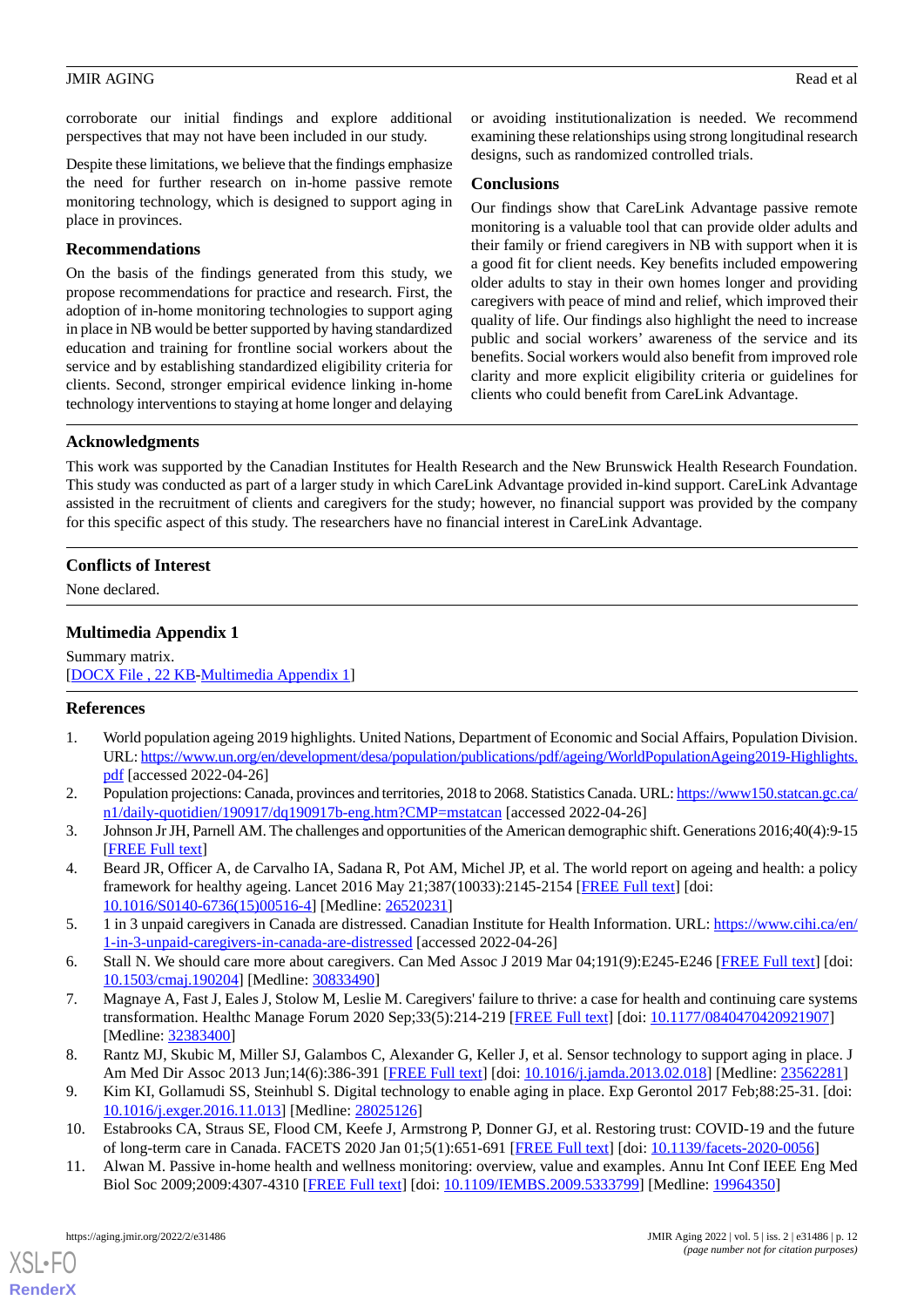- <span id="page-12-0"></span>12. Donelle L, Regan S, Kerr M, Zwarenstein M, Bauer M, Warner G, et al. Caring near and far by connecting community-based clients and family member/friend caregivers using passive remote monitoring: protocol for a pragmatic randomized controlled trial. JMIR Res Protoc 2020 Jan 10;9(1):e15027 [[FREE Full text](https://www.researchprotocols.org/2020/1/e15027/)] [doi: [10.2196/15027\]](http://dx.doi.org/10.2196/15027) [Medline: [31922492](http://www.ncbi.nlm.nih.gov/entrez/query.fcgi?cmd=Retrieve&db=PubMed&list_uids=31922492&dopt=Abstract)]
- <span id="page-12-2"></span><span id="page-12-1"></span>13. Aldossari MQ, Sidorova A. Consumer acceptance of internet of things (IoT): smart home context. J Comp Inf Syst 2018 Nov 13;60(6):507-517. [doi: [10.1080/08874417.2018.1543000](http://dx.doi.org/10.1080/08874417.2018.1543000)]
- <span id="page-12-3"></span>14. Berridge C. Active subjects of passive monitoring: responses to a passive monitoring system in low-income independent living. Ageing Soc 2017 Mar;37(3):537-560 [[FREE Full text](http://europepmc.org/abstract/MED/28239211)] [doi: [10.1017/S0144686X15001269](http://dx.doi.org/10.1017/S0144686X15001269)] [Medline: [28239211](http://www.ncbi.nlm.nih.gov/entrez/query.fcgi?cmd=Retrieve&db=PubMed&list_uids=28239211&dopt=Abstract)]
- <span id="page-12-4"></span>15. Long-term care services for seniors. New Brunswick Canada. URL: [https://www2.gnb.ca/content/gnb/en/services/](https://www2.gnb.ca/content/gnb/en/services/services_renderer.10115.Long-Term_Care_Services_for_Seniors.html) [services\\_renderer.10115.Long-Term\\_Care\\_Services\\_for\\_Seniors.html](https://www2.gnb.ca/content/gnb/en/services/services_renderer.10115.Long-Term_Care_Services_for_Seniors.html) [accessed 2022-04-26]
- <span id="page-12-5"></span>16. Home care services. New Brunswick Health Council. URL: <https://nbhc.ca/home-care-services> [accessed 2022-04-26]
- <span id="page-12-6"></span>17. Wired at home. SAGE. URL:<https://carelinkadvantage.ca/wp-content/uploads/2019/08/Wired-at-home-English.pdf> [accessed 2022-04-26]
- <span id="page-12-7"></span>18. Home First. New Brunswick: New Nouveau Brunswick; 2015.
- <span id="page-12-8"></span>19. Beebe J. Chapter one: the basic concepts of rapid qualitative inquiry (RQI). In: Rapid Qualitative Inquiry: A Field Guide to Team-Based Assessment, Second Edition. Lanham, Maryland, USA: Rowman & Littlefield; 2014.
- <span id="page-12-9"></span>20. Qualitative methods in rapid turnaround health services research. VA HSR&D Cyberseminar Spotlight on Women's Health. URL: [https://www.hsrd.research.va.gov/for\\_researchers/cyber\\_seminars/archives/780-notes.pdf](https://www.hsrd.research.va.gov/for_researchers/cyber_seminars/archives/780-notes.pdf) [accessed 2022-04-26]
- <span id="page-12-10"></span>21. Anney VN. Ensuring the quality of the findings of qualitative research: looking at trustworthiness criteria. J Emerging Trends Educ Res Policy Stud 2014;5(2):272-281.
- <span id="page-12-11"></span>22. Hamilton AB, Finley EP. Qualitative methods in implementation research: an introduction. Psychiatry Res 2019 Oct;280:112516 [\[FREE Full text\]](http://europepmc.org/abstract/MED/31437661) [doi: [10.1016/j.psychres.2019.112516\]](http://dx.doi.org/10.1016/j.psychres.2019.112516) [Medline: [31437661](http://www.ncbi.nlm.nih.gov/entrez/query.fcgi?cmd=Retrieve&db=PubMed&list_uids=31437661&dopt=Abstract)]
- <span id="page-12-13"></span><span id="page-12-12"></span>23. Lincoln YS, Guba EG, Pilotta JJ. Naturalistic Inquiry. Thousand Oaks, California, United States: Sage Publications, Inc; 1985.
- 24. Read EA, Donelle L, Woolsey C, Chinho N. Passive remote monitoring supporting aging in place: a scoping review. Can J Aging 2022;42 (forthcoming).
- <span id="page-12-14"></span>25. van Hoof J, Kort HS, Rutten PG, Duijnstee MS. Ageing-in-place with the use of ambient intelligence technology: perspectives of older users. Int J Med Inform 2011 May;80(5):310-331 [[FREE Full text\]](https://linkinghub.elsevier.com/retrieve/pii/S1386-5056(11)00056-6) [doi: [10.1016/j.ijmedinf.2011.02.010](http://dx.doi.org/10.1016/j.ijmedinf.2011.02.010)] [Medline: [21439898](http://www.ncbi.nlm.nih.gov/entrez/query.fcgi?cmd=Retrieve&db=PubMed&list_uids=21439898&dopt=Abstract)]
- <span id="page-12-15"></span>26. Pais B, Buluschek P, DuPasquier G, Nef T, Schütz N, Saner H, et al. Evaluation of 1-year in-home monitoring technology by home-dwelling older adults, family caregivers, and nurses. Front Public Health 2020 Oct 2;8:518957 [[FREE Full text](https://doi.org/10.3389/fpubh.2020.518957)] [doi: [10.3389/fpubh.2020.518957\]](http://dx.doi.org/10.3389/fpubh.2020.518957) [Medline: [33134236](http://www.ncbi.nlm.nih.gov/entrez/query.fcgi?cmd=Retrieve&db=PubMed&list_uids=33134236&dopt=Abstract)]
- <span id="page-12-16"></span>27. van Boekel LC, Wouters EJ, Grimberg BM, van der Meer NJ, Luijkx KG. Perspectives of stakeholders on technology use in the care of community-living older adults with dementia: a systematic literature review. Healthcare 2019 May 28;7(2):73 [[FREE Full text](https://www.mdpi.com/resolver?pii=healthcare7020073)] [doi: [10.3390/healthcare7020073\]](http://dx.doi.org/10.3390/healthcare7020073) [Medline: [31141999\]](http://www.ncbi.nlm.nih.gov/entrez/query.fcgi?cmd=Retrieve&db=PubMed&list_uids=31141999&dopt=Abstract)
- <span id="page-12-18"></span><span id="page-12-17"></span>28. Madara Marasinghe K. Assistive technologies in reducing caregiver burden among informal caregivers of older adults: a systematic review. Disabil Rehabil Assist Technol 2016;11(5):353-360. [doi: [10.3109/17483107.2015.1087061\]](http://dx.doi.org/10.3109/17483107.2015.1087061) [Medline: [26371519](http://www.ncbi.nlm.nih.gov/entrez/query.fcgi?cmd=Retrieve&db=PubMed&list_uids=26371519&dopt=Abstract)]
- <span id="page-12-19"></span>29. Pysklywec A, Plante M, Auger C, Mortenson WB, Eales J, Routhier F, et al. The positive effects of caring for family carers of older adults: a scoping review. Int J Care Caring 2020 Aug 01;4(3):349-375. [doi: [10.1332/239788220x15925902138734\]](http://dx.doi.org/10.1332/239788220x15925902138734)
- <span id="page-12-20"></span>30. Leslie M, Gray RP, Khayatzadeh-Mahani A. What is 'care quality'and can it be improved by information and communication technology? A typology of family caregivers' perspectives. Scand J Caring Sci 2021;35(1):220-232. [doi: [10.1111/scs.12837\]](http://dx.doi.org/10.1111/scs.12837)
- <span id="page-12-22"></span><span id="page-12-21"></span>31. Alwan M, Dalal S, Mack D, Kell SW, Turner B, Leachtenauer J, et al. Impact of monitoring technology in assisted living: outcome pilot. IEEE Trans Inf Technol Biomed 2006 Jan;10(1):192-198. [doi: [10.1109/titb.2005.855552\]](http://dx.doi.org/10.1109/titb.2005.855552) [Medline: [16445264](http://www.ncbi.nlm.nih.gov/entrez/query.fcgi?cmd=Retrieve&db=PubMed&list_uids=16445264&dopt=Abstract)]
- <span id="page-12-23"></span>32. Klemets J, Määttälä J, Hakala I. Integration of an in-home monitoring system into home care nurses' workflow: a case study. Int J Med Inform 2019 Mar;123:29-36. [doi: [10.1016/j.ijmedinf.2018.12.006](http://dx.doi.org/10.1016/j.ijmedinf.2018.12.006)] [Medline: [30654901\]](http://www.ncbi.nlm.nih.gov/entrez/query.fcgi?cmd=Retrieve&db=PubMed&list_uids=30654901&dopt=Abstract)
- <span id="page-12-24"></span>33. Katz D, Kahn RL. The Social Psychology of Organizations. New York, USA: John Wiley & Sons; 1978.
- <span id="page-12-25"></span>34. Kauppila OP. So, what am i supposed to do? A multilevel examination of role clarity. J Manag Stud 2013 Aug 30;51(5):737-763. [doi: [10.1111/joms.12042\]](http://dx.doi.org/10.1111/joms.12042)
- <span id="page-12-26"></span>35. Kahn RL, Wolfe DM, Quinn RP, Snoek JD, Rosenthal RA. Organizational Stress: Studies in Role Conflict and Ambiguity. New York, USA: John Wiley & Sons; 1964.
- 36. Harrad R, Sulla F. Factors associated with and impact of burnout in nursing and residential home care workers for the elderly. Acta Biomed 2018 Dec 07;89(7-S):60-69 [[FREE Full text](http://europepmc.org/abstract/MED/30539935)] [doi: [10.23750/abm.v89i7-S.7830\]](http://dx.doi.org/10.23750/abm.v89i7-S.7830) [Medline: [30539935](http://www.ncbi.nlm.nih.gov/entrez/query.fcgi?cmd=Retrieve&db=PubMed&list_uids=30539935&dopt=Abstract)]
- 37. Bjornsdottir K. The ethics and politics of home care. Int J Nurs Stud 2009 May;46(5):732-739. [doi: [10.1016/j.ijnurstu.2008.10.014](http://dx.doi.org/10.1016/j.ijnurstu.2008.10.014)] [Medline: [19111305\]](http://www.ncbi.nlm.nih.gov/entrez/query.fcgi?cmd=Retrieve&db=PubMed&list_uids=19111305&dopt=Abstract)
- 38. Young D, Casey EA. An examination of the sufficiency of small qualitative samples. Soc Work Res 2019;43(1):53-58. [doi: [10.1093/swr/svy026](http://dx.doi.org/10.1093/swr/svy026)]

[XSL](http://www.w3.org/Style/XSL)•FO **[RenderX](http://www.renderx.com/)**